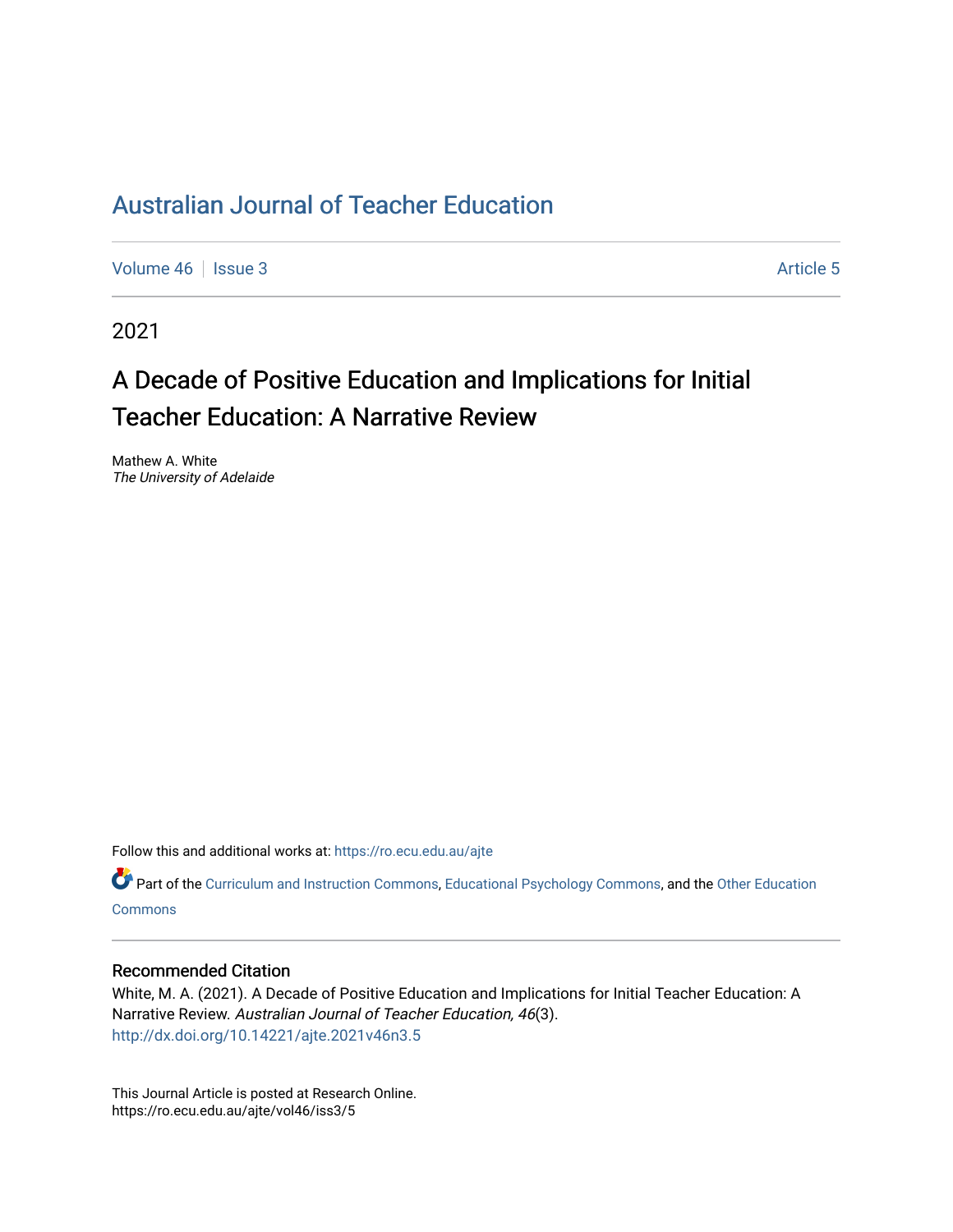# **A Decade of Positive Education and Implications for Initial Teacher Education: A Narrative Review**

## Mathew A. White The University of Adelaide

*Abstract: This narrative review addresses a notable gap in initial teacher education research by exploring the impact of positive education—a growing international change initiative—in schools. Launched in 2009, positive education is defined as education for both traditional skills and happiness. This narrative review examines how positive education has contributed to a change in schools and related curriculum issues. It draws on various studies from the past decade to evaluate positive education definitions, examine two periods in positive education research from 2009–2014 and 2015–2020. The review argues that positive education concepts may enrich initial teacher education discourse and enhance teacher professional practice; but, the term may be too narrow. Finally, the review recommends adopting the more inclusive term wellbeing education. This term may guide future research of culturally diverse case studies, thereby supporting the greater integration of wellbeing science with teaching theory and practise in initial teacher education.*

## **Introduction**

In recent years, Australian schools and policymakers have placed greater emphasis on wellbeing in education. Acceptance of the recommendations of the 2014 *National Mental Health Commission Review* by the Australian Federal Government led to the establishment of the Australian National Mental Health in Education Initiative 'Be You' by Beyond Blue in 2020. This 'aimed at promoting social and emotional health and wellbeing for children and young people in the education space' (Beyond Blue, 2021, para. 1). The *Australian Productivity Commission Mental Health Inquiry Report* (Productivity Commission, 2020) stressed that all schools should have the 'The creation of clear dedicated strategies, including leadership and accountability structures, to deliver wellbeing outcomes for their students' (p. 18). In much the same way that literacy and numeracy are considered foundational, there is increasing international agreement on the importance of wellbeing in education (Oades & Mossman, 2017; Rusk & Waters, 2013; White & Kern, 2018). From a leadership perspective, Harris (2020) argues that the unprecedented disruption to education caused by COVID-19 has accelerated greater awareness of mental health issues in schools, noting that 'education systems struggle to reconfigure ways of connecting with learners and supporting the wellbeing of millions of young people' (p. 322).

One approach to wellbeing is termed 'positive education', which was defined as 'education for both traditional skills and happiness' (Seligman et al., 2009, p. 293). It has been adopted as the operational definition for this article as it is foundational to the positive education movement. The rapid growth of positive education in schools is evidenced by the founding and activity of the International Positive Psychology Association's Education Division (IPPA, 2020) hosting seven bi-annual World Congresses, Positive Education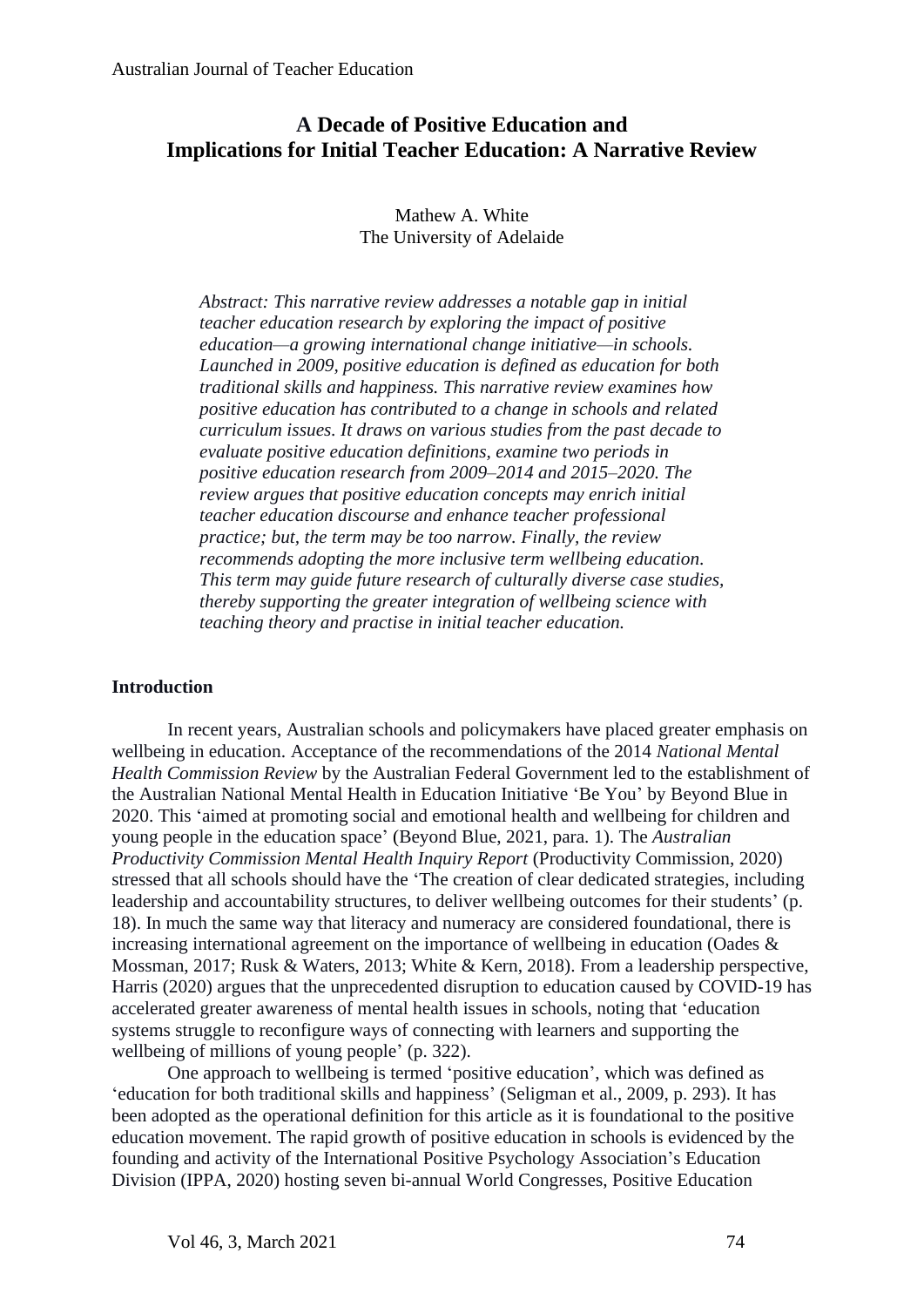Schools Association in Australia (PESA, 2020) hosting five annual conferences for schools and the International Positive Education Network (IPEN, 2020) hosting international wellbeing festivals, with the most recent reaching over 40,000 people from 140 countries using a virtual platform hosted by TecMilenio University (IPEN, 2021).

This professional activity has resulted in many positive education curricula and school leadership initiatives to lead wellbeing change in schools. Yet, the implications for initial teacher education (ITE) remain uncharted. Therefore, it is appropriate to now reassess the rise of positive education between 2009–2020, the links to curriculum issues, how schools have managed this change, and to consider the implications for ITE and future research. This approach is applied as the organisational framework for interpreting the past decade of research exploring positive education. While it is not possible to include a comprehensive overview of all the studies conducted in the field of positive education, peer-reviewed journal articles, book chapters and reports that have advanced knowledge will be examined.

A handful of publications, including those by White (2016), Trask-Kerr et al. (2019a, 2019b), Waters (2019), Waters and Loton (2019) have sought to bridge the gap between developments in positive psychology and education. The foundational positive education review by Seligman et al. (2009) establishes a case for teaching wellbeing in schools, proposes happiness as a goal of positive education, and argues that wellbeing can be taught by drawing on evaluations of school-based interventions including the Penn Resiliency and Strath Haven Positive Psychology programs. These programs include a planned curriculum with teachers delivering explicit lessons on wellbeing and resilience and integrating these into school culture. The main limitation of the 2009 Seligman et al. review is its lack of focus on integrating the theory of teacher professional practice with positive education. Waters' (2011) review of 12 school-based positive psychology interventions argues that positive education interventions are 'significantly related to student wellbeing, relationships and academic performance' (pp. 86–87). This review describes the interventions but overlooks teacher professional practice or the integration of a pedagogy of positive education, and the philosophical implications for ITE. In contrast, Kristjánsson's (2012) review analyses positive education as a 'theory in education' (p. 86) and interrogates the claims of positive education and several early philosophical limitations.

To date, the field lacks a review examining the past decade of positive education research in terms of the implications for curriculum issues, change in schools, and ITE; the present review aims to address this gap. First, the antecedent of positive education will be reviewed with a brief overview of positive psychology and developments in its application in education settings. Here, the themes of strengths and resilience dominate. Next, the first years of positive psychology and education will be critiqued. Finally, the theoretical foundation of positive education, its definitions, and its theoretical and empirical considerations will be examined. The analysis is divided into the first five years (2009–2014) and the second half of the decade (2015–2020). This narrative review focuses on the professional practice of positive education—how teachers 'plan for and implement effective teaching and learning' (Australian Institute for Teaching and School Leadership, 2011, pp. 14–20)—and explores what this may mean for ITE.

#### **Methodology**

The present study follows Baumeister's (2013) recommendations on writing narrative reviews. By adopting a narrative approach, the review is written 'For people who are interested in grand ideas and broad questions' and 'an excellent and exciting means of addressing them' (Baumeister, 2013, p. 120). The advantage of narrative reviews is that they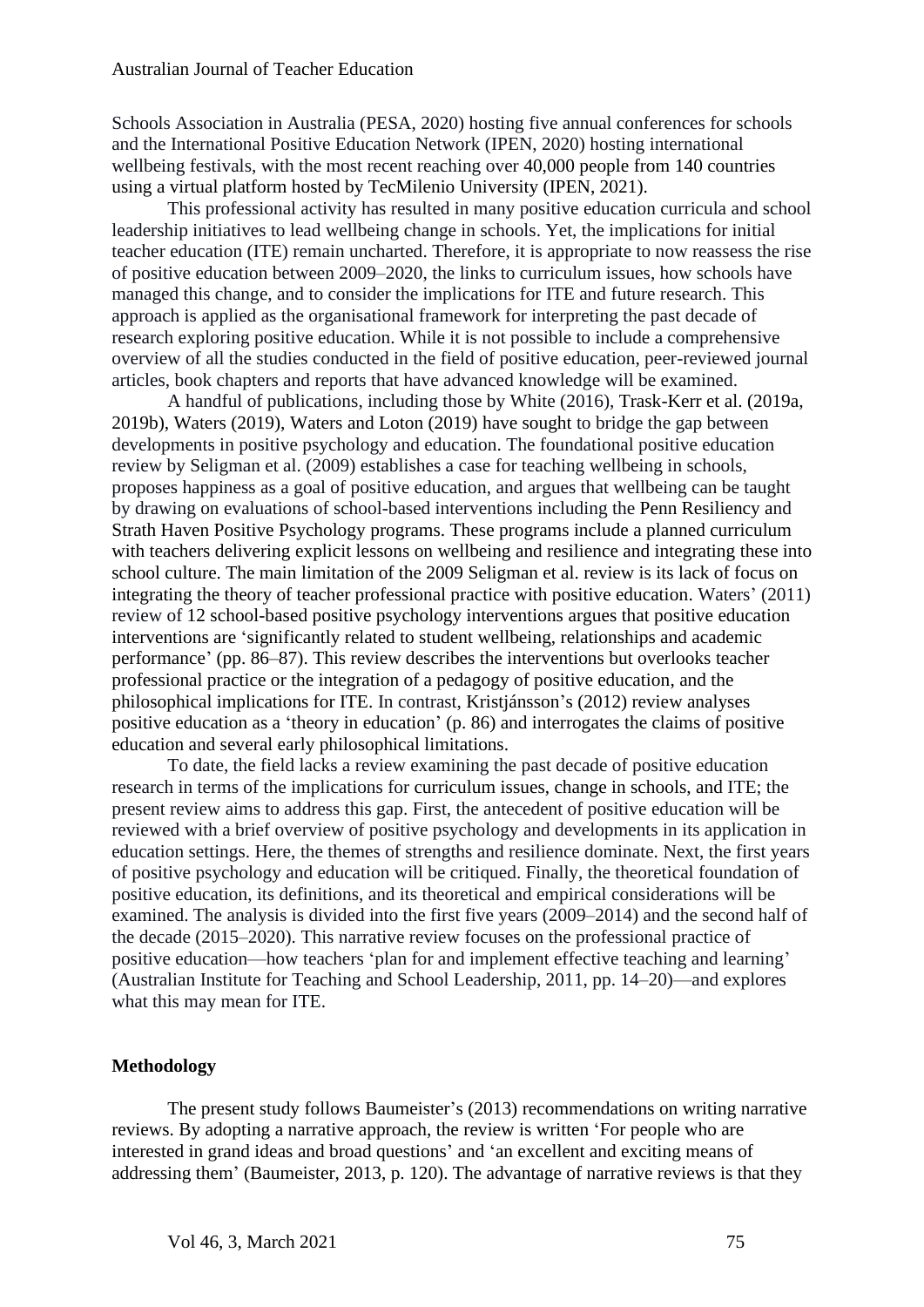draw on methodologically diverse studies. Three questions frame this review. First, what curriculum issues are raised by positive education? Second, how is positive education changing schools? And third, what are the ITE implications?

The procedures adopted for selecting literature publications were influenced by the recommendations of Baumeister and Leary (1997). The following inclusion criteria were applied. Publications had to draw on Seligman and Csikszentmihalyi's (2000) introductory article on positive psychology and the Seligman et al. (2009) review; contain an evaluation of impact and innovation; be peer-reviewed articles or book chapters; be published between 2009 and 2020; discuss developments in positive education in early, middle and / or senior years of schooling and its links to curriculum issues and changes in schools; and explore the implications for ITE. The A+ Education, ERIC and PsycInfo databases were searched. The first search term used was 'Positive education', then 'Positive psychology and education', and 'Positive psychology application in education' were used.

Once publications were selected for inclusion in the review, these were organised based on the researcher's knowledge from working closely with schools implementing positive education in Australia, Canada, England, Mexico, New Zealand and South Africa. Subheadings of the review were selected as follows: positive psychology and education; defining positive education curriculum issues; 2009–2014; 2015–2020; and criticisms of positive education. This selection process framed the analysis, critique and recommendations for potential areas for future research in the field. The overall goal of this narrative review was to consider the connection of the various interventions—at the primary, middle and high school levels—to curriculum issues and changes in schools, and to explore the implications for ITE.

#### **Discussion Positive Psychology and Education**

The launch of positive psychology by Seligman and Csikszentmihalyi in 2000 heralded a transformation for psychology and education. In their foundational work, Seligman and Csikszentmihalyi (2000) called for 'a science of positive subjective experience, positive individual traits and positive institutions to improve quality of life and prevent the pathologies that arise when life is barren and meaningless' (p. 5). Central to the goals of positive psychology is the growth of schools as positive institutions that promote positive communities. Here, Seligman and Csikszentmihalyi provocatively ask, 'will a social science of positive community and positive institutions arise?' (p. 12). Within ten years of this question, the preliminary stages of what would later be characterised as positive education emerged. Among the developments in positive psychology between 2000 and 2008 was the classification of character strengths developed by Peterson and Seligman (2004), investigation of the application of character strengths by Park et al. (2004), and various investigations of the problem of wellbeing in school systems and schooling. Between 2009 and 2020, integrating positive psychology principles into learning, teaching and professional practice attracted praise and criticism from scholars, school leaders and policymakers.

#### **Defining Positive Education: Curriculum Issues**

In the years before Seligman et al. (2009) first proposed positive education approaches to integrating positive psychology in education, there was a particular focus on interventions linked with the investigation of positive traits, such as strengths (Peterson &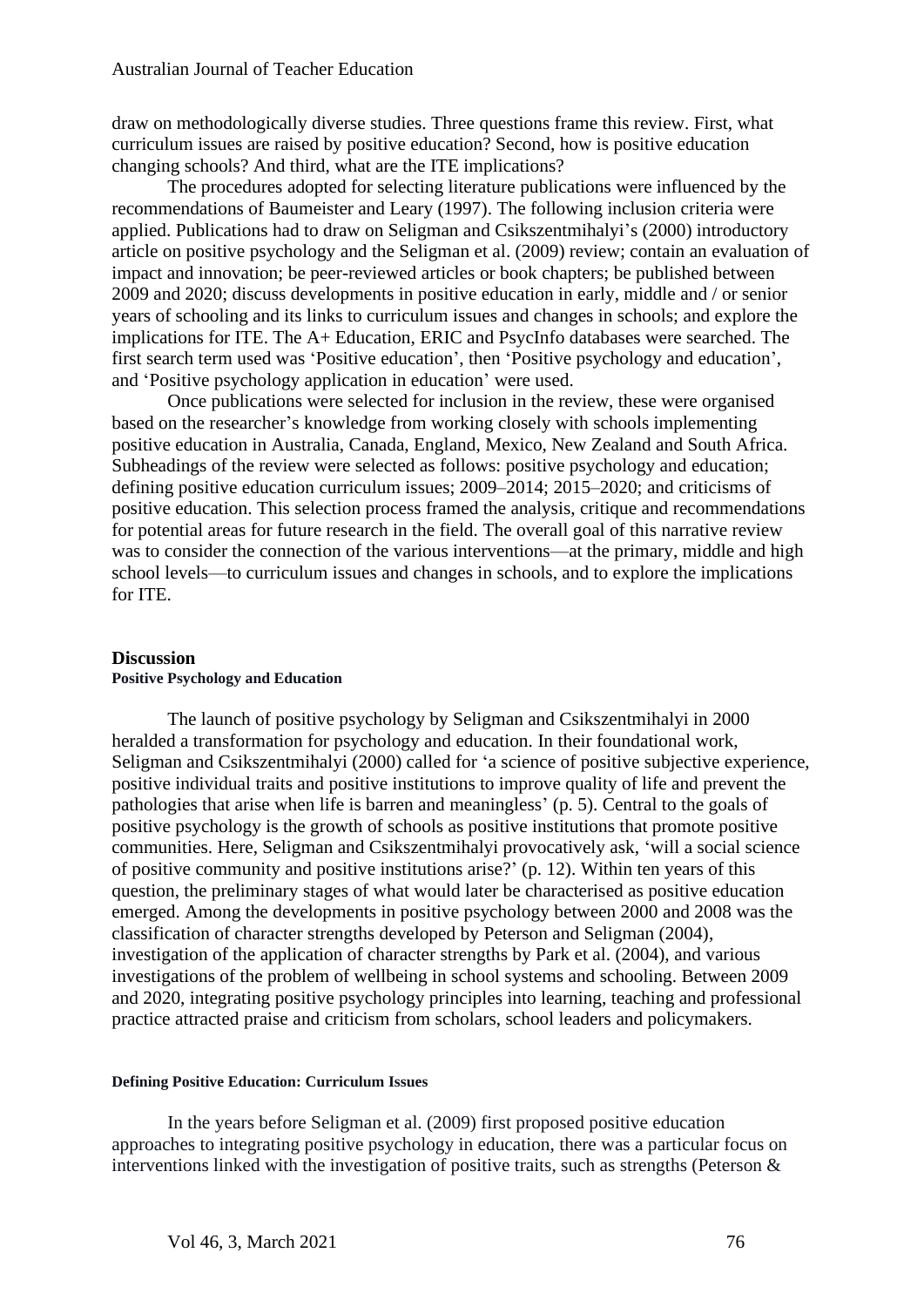#### Australian Journal of Teacher Education

Seligman, 2004). In their 2009 paper, Seligman et al. (2009) argue that positive education is 'education for both traditional skills and happiness', an approach characterised as 'wellbeing' later in the decade (Seligman et al., 2009, p. 293; Seligman, 2011, 2018). While this original definition of Seligman et al. (2009) was the spark for positive education, at its best, new research in this field is dominated by positive psychology applied within the field of education rather than systematically integrated into professional practice. Therefore, Seligman et al.'s proposal for introducing positive education and wellbeing within schools is an argument coming from psychology.

The justification for the transformation of wellbeing education within schools is based primarily on the amount of time that young people spend within institutions (Seligman et al., 2009; Oades & Mossman, 2017). Seligman and his colleagues recognise that many teachers are already involved intuitively in positive education elements. They assert that this will supply a more robust evidence-based framework to advance the aims of positive education. As seen in Seligman et al. (2009), there was little, if any, engagement with dominant educational theory in the earliest stages of positive education; from the start, it has been a field challenged by a range of competing priorities dominating the scholarly discourse. In the first five years of early research, this tension manifest as considerable competition between education for wellbeing and academic accomplishments and growth. Or is positive education supportive of both wellbeing and intellectual development (Dulagil et al., 2016; Kristjánsson, 2012; White & Kern, 2018)? Despite calls for positive education to engage more directly with professional practice, a false dichotomy dominated the first five years of research and publication in the field of positive education (White, 2009). One of the hurdles in the early years of research was the field's inability to effectively integrate the theory and practice of education within a positive psychology framework; only recently has there been advances in teacher professional practice (Dodge et al., 2012; Kristjánsson, 2016, 2017a, 2017b).

Six years after Seligman et al.'s (2009) definition, White and Murray (2015a) argue for the classification of three approaches to positive education in educational discourse. Accordingly, subsequent research should be classified as: 1) evidence-based, 2) scientifically informed, or 3) values-based. White and Murray (2015a) note that these fledgeling approaches can be thought of as a 'taught' or a 'caught' curriculum. The taught curriculum refers explicitly to scheduled lessons in a developed scope and sequence with dedicated classroom time taught by a team of teachers, whereas an institution's caught curriculum is the school culture. Seligman et al.'s (2009) term 'positive education' has acted as a catalyst for professional practice innovation. The founding definition of the term attracts both widespread criticism and interest, with its lack of specificity being one of its limitations.

#### **Initial Years 2009–2014**

What curriculum issues are raised by positive education from 2009 to 2014? Early studies calling for the inclusion of positive education within mainstream schooling were based on the findings of resilience programs. Schools that were drawn to positive education because of its strength-based nature and focus on personal development introduced it as a curriculum based on interventions. These programs are outlined by Brunwasser et al. (2009) and are further examined by Challen et al. (2014) in the United Kingdom and by Bastounis et al. (2016) in Australia, the Netherlands and USA; one example is the University of Pennsylvania's Penn Resiliency program. Among the outcomes of foundational evaluations in this field are that resilience programs reduce homelessness and levels of depression and anxiety, and there is evidence suggesting that it is a suitable approach for young people from diverse cultural and socio-economic backgrounds (Brunwasser et al., 2009); however, one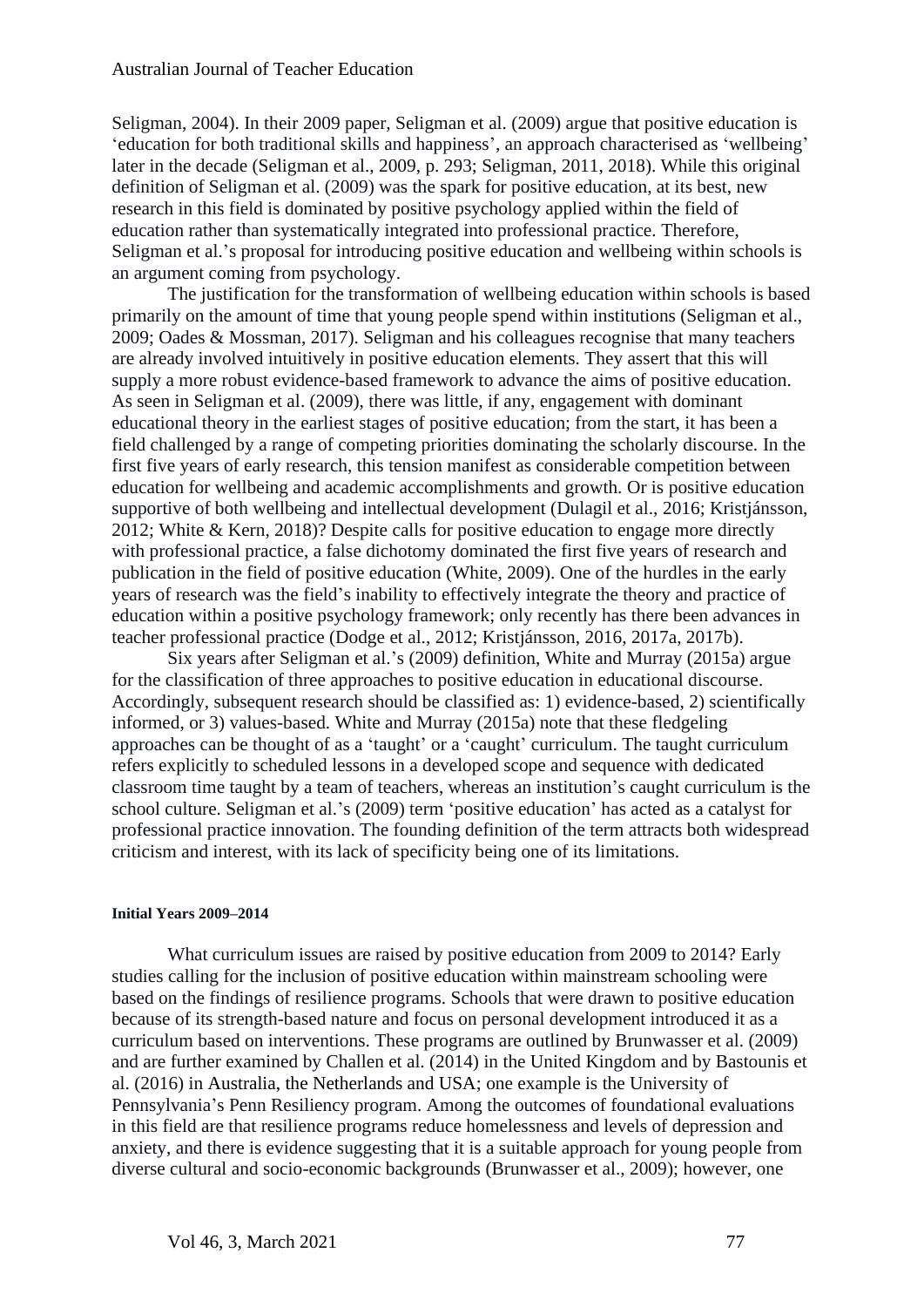challenge is teachers' consistent fidelity towards teaching these courses as they lead this curriculum (Quinlan et al., 2019).

The character strengths field has been one of the most popular of the positive education topics adopted by teachers and schools (Park et al., 2004; Park et al., 2017; Peterson & Seligman, 2004). The development of character strengths in 2004 was the starting point of many of the interventions that schools have widely adopted. While there are many examples of the evaluation and application of character strengths theory in early primary school—such as Shoshani and Aviv's (2012) study of 479 first-grade children, Gillham et al.'s (2011) study of 149 middle and senior students, and White and Waters' (2015) case study of the integration of strengths—there is only a handful of evaluations of its impact on learning. The topic of character strengths appears to be widely accepted by practising teachers to commence proactive dialogue with young people about what is working well for them. Over the past decade, discussion of character strengths in education has covered the wide-scale adoption of the approach without rigorous thought behind the teacher professional practice required to develop comprehensive educational programs (Oppenheimer et al., 2014). The last five years has shown a lack of theoretical frameworks to advance the reflective practice required for teachers to internalise the significance of character strengths, as well as what this means for teacher professional practice (Lavy, 2019). Much of the activity in this area has been split, focused on integrating character strengths into pre-existing structures or programs rather than inviting reflection upon the deeper issue of professional practice and pedagogy. If character strengths are to be fully integrated into professional practice there are far deeper questions to be raised and explored from a theoretical perspective around what this means for how teachers reflect upon, integrate, assess and report the development of individual student strengths (Bates-Krakoff et al., 2017).

In an early publication, White (2009) asserts that a case for positive education is found in the prevalence of anxiety and depression experienced by Australians. White cites 2009 Australian Bureau of Statistics data revealing that 'more than a quarter of people aged 16–24 years and a similar proportion of people aged 25–34 years have experienced a mental disorder of 12 months' duration, compared with 5.9% of those aged 75–85 years' (White, 2009, para. 3). He argues that positive education 'Aims to increase the experience of positive emotions in our students and encourage them to engage their strengths for personal and community goals' (para. 1). White then extends Seligman et al.'s (2009) original definition to propose the link between theory and the practice of positive education and claims that 'Positive Education employs implicit and explicit teaching of the Positive Psychology principles pioneered by Dr Martin Seligman. These principles are embedded in the school's curriculum, co-curriculum, and pastoral settings' (White, 2009, p. 1). White argues that positive education should not be a marginal topic but should be integrated more fully into professional practice. The publication outlines in detail innovations undertaken at Geelong Grammar School and White extends the argument for positive education, addressing Lazarus' (2003) criticism of the benefits positive psychology may have in education. Lazarus' (2003) critique was later addressed by a proposed framework of positive education by Norrish et al. (2013), and by O'Connor and Cameron (2017) who provide useful case studies, but limited reflection, on the professional practice of positive education beyond the documentation of interventions.

Following the launch of positive education, the application of positive psychology in education grew. This was exemplified by Waters' (2011) examination of positive psychology interventions in schools and Rusk and Waters' (2013) review of the field. Most of the published research is in psychology, not education. In a reflective study, Rusk and Waters (2013) notes that the general level of enthusiasm for the application of positive psychology in education was growing. For example, Waters (2011) argues for the vital importance of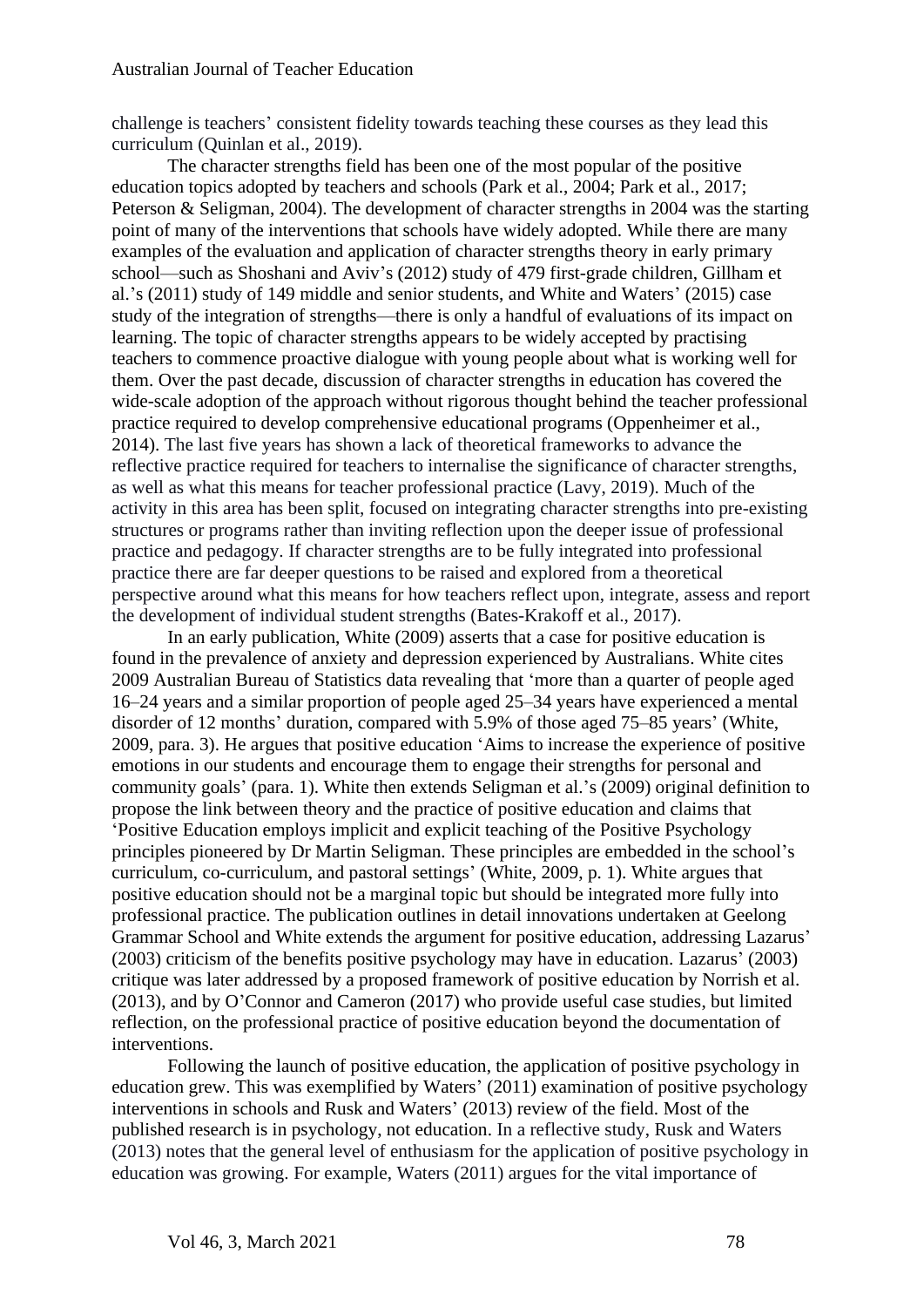### Australian Journal of Teacher Education

teacher training and learning from schools that had success in implementing positive education and calls for more diverse examples of the application of positive education within schools and more examples of positive education in government and public schooling. Rusk and Waters' (2013) undertook an analysis of 1.7 million documents to evaluate the breadth of the positive psychology movement and systematically show the field's growth. This study clearly demonstrates that education was emerging as a field of interest for positive psychologists. At this stage of the field's development, greater emphasis was placed upon clinical psychology applications, social psychology and applied psychology; education was a subfield of research within psychology. Notably, Rusk and Waters' review shows that there were very few educational journals investigating positive psychology phenomena at that time. In a special edition of the Australian Psychological Society magazine, Green et al. (2011) demonstrate that positive education has a long history grounded in philosophy. These authors classify positive education as a subfield of positive psychology. In an article presented at the First Positive Psychology and Education Symposium held in Sydney, McGrath argues that researchers can trace positive education roots back to the 1970s. Researchers highlight Wellington College innovations in the United Kingdom and Grays Point Public School in Sydney. Furthermore, Green et al. (2011) suggest that the importance of schools as positive institutions links back to Seligman et al.'s (2009) original article, as well as raising how coaching psychology may be one approach in unifying the theory and practice of positive education.

Waters' (2011) comprehensive review evaluated 12 school-based positive psychology interventions in the context of the field's development. It highlights the significant interventions that may be developed for application within schools and questions why these are not more systematically embedded within systems and policies. Waters (2011) positions her review in the context of the psychological argument for the more explicit integration of positive education within learning and teaching. It also coincides with Seligman's (2011) proposal of the PERMA theory of wellbeing focusing on positive emotion, engagement, relationships, meaning and accomplishment. Dodge et al. (2012) note that one of the earliest challenges for the positive education field was defining the term 'wellbeing' and its relation to positive education approaches and teaching. Carroll and Cacciattolo (2013) extend this and explore teacher development implications. These claims are developed further by Waters and Stokes' (2013) call for a more systems-informed approach to positive education rather than relying on interventions alone.

### **How Is Positive Education Changing Schools? 2015–2020**

Norrish's (2015) book and Hoare et al.'s (2017) study on Geelong Grammar School's development of positive education established a much-needed case study applying positive psychology interventions in an Australian coeducation boarding school. Nevertheless, it is not a typical case study given 69 per cent of the school's student background is placed in the top quarter of the Distribution of Socio-Educational Advantage. A similar limitation is found in White and Murray's (2015) contribution to developing a whole-school approach with the publication of *Evidence-based approaches to Positive Education*. Here, Alford and White (2015) and White and Kern (2018) have argued that positive education may transform the nature of wellbeing and teaching. In a case study on the introduction of positive education at a boys' school, these researchers demonstrate how preventive mental health interventions (and strategies) are integrated into the classroom and traditional pastoral care approaches. The articles claim that the inclusion of these approaches helps to move attitudes towards mental health from a welfare to a wellbeing model (Slemp et al., 2017). Evaluation of these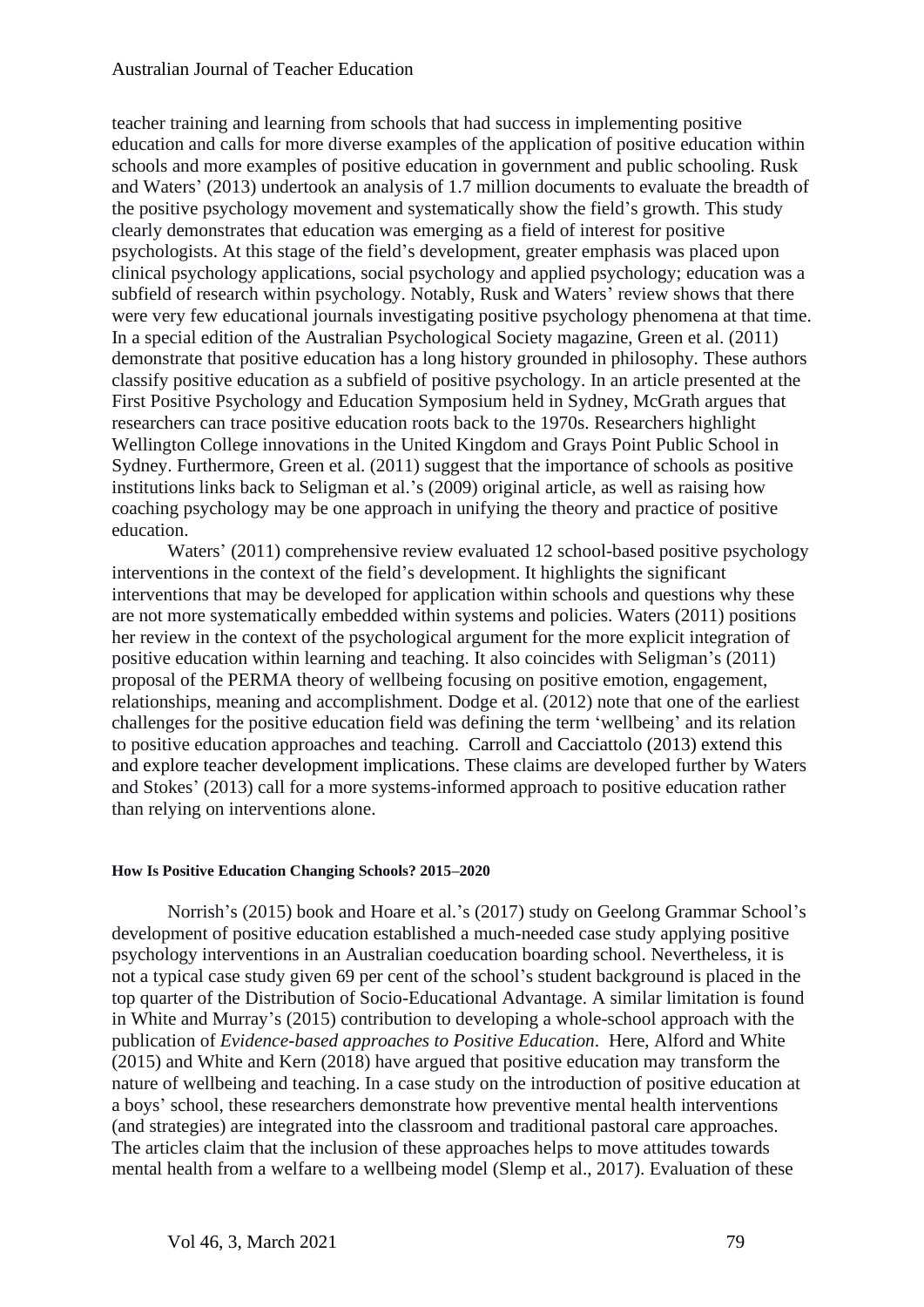interventions may support the case that positive education changes leadership, management and curriculum in schools, which was supported by findings of the Allen et al. (2017, 2018) study on school mission statements. This transformation has been characterised by several scattergun activities and approaches rather than by the development of a universal theoretical framework and universal agreement on a definition of wellbeing (Huppert, 2017). The first five years were characterised by experimentation in the application of positive psychology principles within education (Waters & White, 2015). It is notable, though, how few research projects evaluate the gap between universal interventions and the teacher professional practice of positive education. A persistent gap in the research between 2015–2020 is how positive education related to professional practice and ITE.

In the second part of the decade, there have been advances in topics related to positive education as diverse as applications, leadership, measurement, strategy, theoretical frameworks and whole-of-school approaches. What may be of greater interest in the second wave of positive psychology in education is the reflection upon what is meant by the term 'positive' in positive education (Pawelski, 2016). Pawelski (2016) notes the theoretical and philosophical reflections upon this term in the field, arguing that positive psychology is impacting intellectual discussion and discourse. Palweski calls for a greater appreciation and understanding of the basic concepts underlying positive psychology, its discourse, and the research being undertaken in this field. At this point in the development of the field, several frameworks emerge for wellbeing within the positive education movement to guide schools to organise curriculum, strategy and whole-school approaches. For example, Noble and McGrath (2015) developed the PROSPER framework for positive education with a specific focus on teachers' professional practice focusing on Positivity, Relationships, Outcomes, Strengths, Purpose, Engagement, and Resilience. They expanded on this in the following year with a paper considering professional practice and policy implications (Noble & McGrath, 2016). King et al. (2016) evaluates the rise of positive education in Asia and cautions about the lack of cultural diversity in interventions research, which is supported by Ciarrochi et al.'s (2016) calls for more culturally and contextually specific positive education.

Similarly, Oades and Mossman (2017) focus on the relentless challenge to define wellbeing. In a thought-provoking chapter in their comprehensive research book, the authors recap the answers gathered from a discussion on wellbeing. At this stage in the discourse, it appears that a division is occurring between discussions about positive education, coping and wellbeing more generally (Quinlan et al., 2012; Stevanovic et al., 2017). Discussions about wellbeing appear to be addressing the macro term of the theory of human flourishing, while those about positive education seem to be in a far more organic phase, discussing the application of interventions within teacher professional practice (Huppert, 2017; Kern, Adler et al., 2014, 2015; Waters et al., 2015). McLellan and Steward (2015) and Brunzell et al. (2016) contribute to the field by positioning positive education within the theoretical framework of trauma-informed pedagogies that teach wellbeing and character strengths in trauma-affected students. This analysis is further extended by Brunzell et al. (2019) in a critical examination of the integration of positive psychology principles in trauma-affected classrooms. Morrish et al. (2017) provide a review of the importance of emotional regulation in positive education programs to improve adolescents' self-regulation and call for further research in the field. Additional challenges faced by practitioners of positive education over the past decade are summarised by Trask-Kerr et al. (2019b), highlighting the tension between a 'clear-eyed scepticism, favouring a scientific approach, [which] is somewhat at odds with other aspects of their vision, which appear decidedly ethical and philosophical in nature' (p. 788). Gomez-Baya and Gillham (2019) highlight the promising wellbeing and academic outcomes from Adler's (2016) cultural and contextually specific positive education large scale case studies in Bhutan, Mexico, and Peru. They argue that a clearer' definition of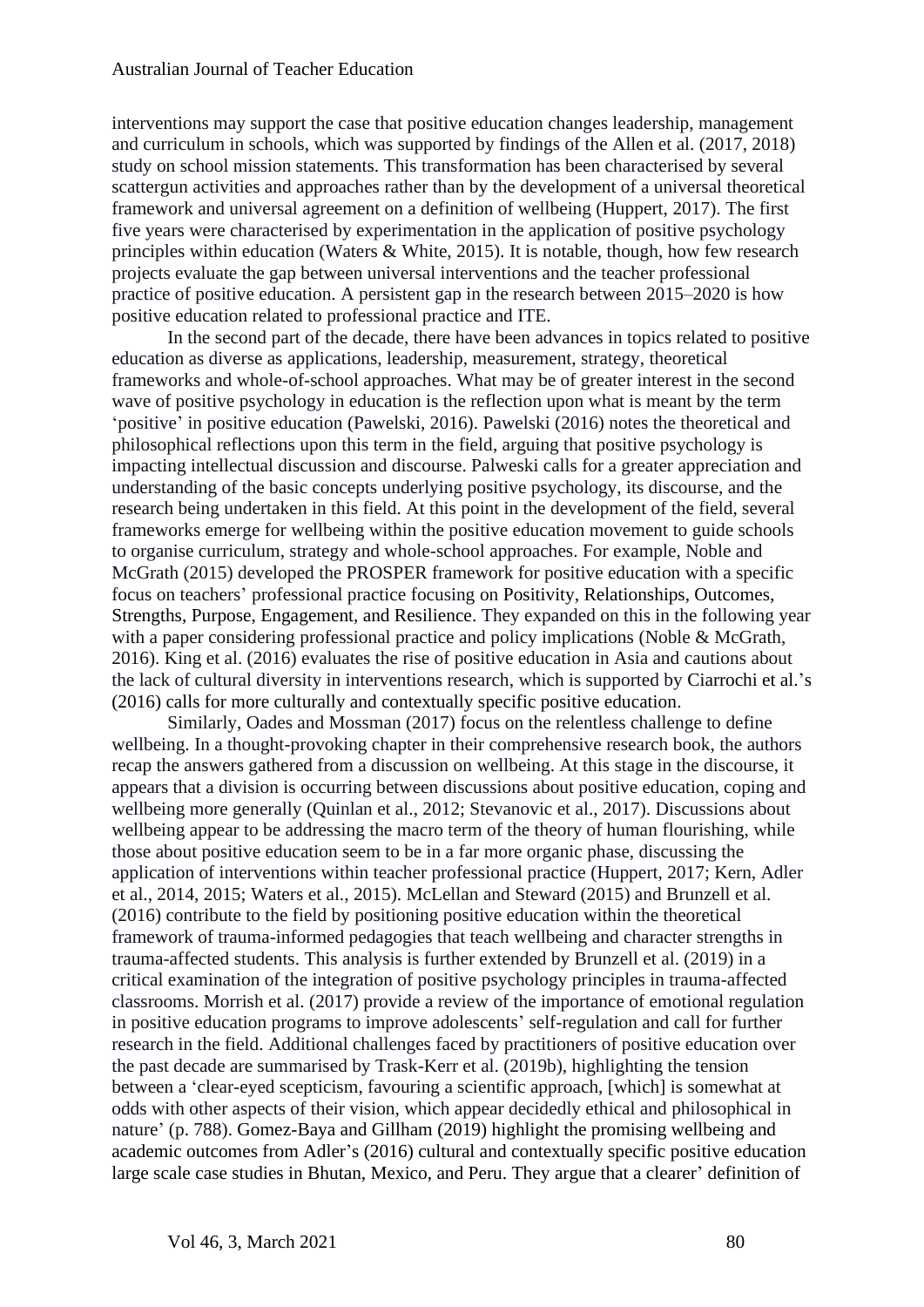positive education is needed, noting it is 'a child of positive psychology … largely reared in isolation' (p. 335).

A decade of research by Waters and Loton (2019) has produced a proposal for the SEARCH framework to be used as a tool to organise decision making and research in positive education. The SEARCH framework extends earlier research as it proposes 'a datadriven, meta-framework to support evidence-based decisions for researchers and practitioners when designing, investigating, and implementing wellbeing education interventions' (Waters and Loton, 2019, p. 1). SEARCH is based on several elements: a large-scale published bibliometric review and cluster analysis of the field of positive psychology—encompassing '18 years of research and 18,401 studies'—on the science behind the elements of, or pathways to, wellbeing; an 'action research pilot involving ten schools to road-test the datadriven meta-framework; and, a systematic review of school intervention studies in both psychology and education databases that involved 35,888 students from Australia, NZ, Europe, the UK, Asia and North America' (Waters & Loton, 2019). Six overarching pathways to wellbeing form the SEARCH framework: 1) strengths, 2) emotional management, 3) attention and awareness, 4) relationships, 5) coping, and 6) habits and goals (Waters & Loton, 2019, pp. 1-2). Finally, Allison et al.'s (2020) conceptual paper proposes a Flourishing Classroom Systems Model 'to foster flourishing simultaneously for individuals and groups' and suggests a notable maturing of positive education discourse (para. 3).

#### **Criticisms Of Positive Education**

Criticism of the limitations of positive education professional practice is a characteristic of the positive psychology movement over the last decade. While recognising widespread activity and interest in applying positive psychology in education, Huebner and Hills (2011) question whether the whole field has any long-term sustainability in schools. Fernández-Ríos and Novo (2012) offer a comprehensive criticism of positive psychology and its application within the subfield of positive education. Their study evaluates the widespread adoption of positive psychology principles in Spanish speaking countries. This criticism highlights the theoretical and practical challenges faced by the new paradigm of positive psychology and the rapid uptake of concepts that hindered some of the field's elements. The authors caution against the short-sighted historical elements of the field and place the development of the concept of positive psychology firmly within the context of Maslow's psychology and developments by Kuhn (Fernández-Ríos & Novo, 2012). Their discussion about the limitations in education is compelling and they query the benefit of learning about positive psychology in educational courses. Fernández-Ríos and Novo (2012) challenge the argument that this is a new paradigm of teacher professional practice; instead, they argue that it is an extension of earlier knowledge and an expansion upon the elements they have outlined previously. A similar analysis of positive education is noted by Kristjánsson (2012).

Various researchers call for a far more theoretical approach to positive education that integrates foundational theories about learning and teaching and conceptual challenges around the term 'positive' (Fernández-Ríos & Novo, 2012; Pawelski, 2016; Trask-Kerr et al., 2019a, 2019b). White (2016) raises several hurdles in developing a professional practice that have remained unaddressed. These are extended in by White and Buchanan (2017), which call for Positive Education 2*.*0 to adopt a more integrated approach and propose a more inclusive wellbeing education approach that moves beyond a series of interventions to be considered within the context of professional practice and ITE. Waters and Loton (2019) and Lomas et al. (2019) address these concerns to a certain degree and propose ethical guidelines for applying positive psychology in education practice. Lomas et al. (2019) argue that there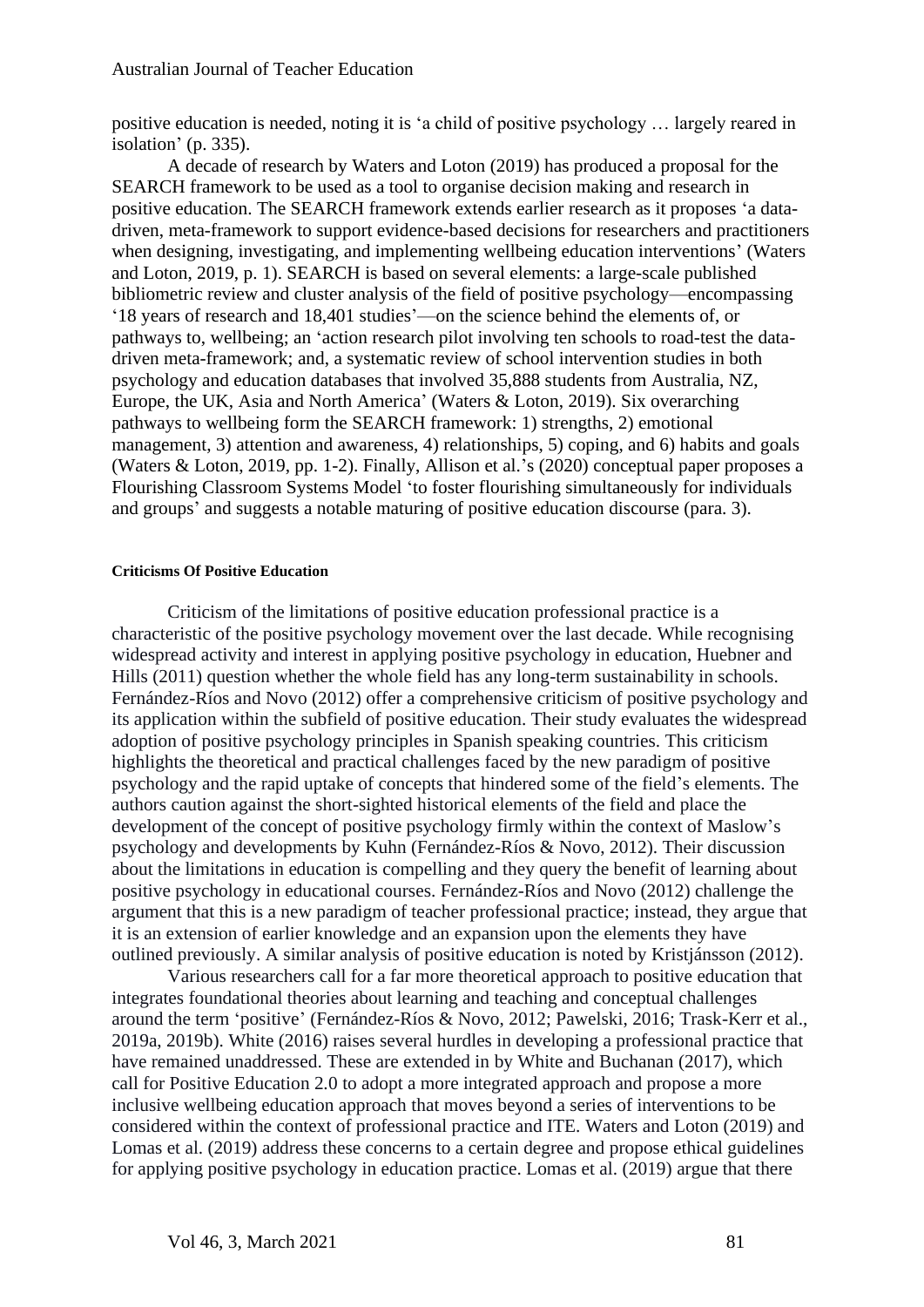has been a shortage of ethical frameworks to advance positive education research and application.

One limitation of the research undertaken in the field of positive education is that it focuses on case studies, rather than the more in-depth teacher professional practice questions needed to advance the field. At the beginning of the decade, positive education was a fringe topic. PESA (2020) and IPEN (2020) may argue this may no longer be the case using the growing number of schools that claim to teach positive education programs, but it has yet to be integrated more fully into mainstream educational theoretical discourse (Street, 2017; Tay et al., 2018). Until positive psychologists and educational theorists collaborate, there will be little progress in the steps required to realise the audacious goal of positive education (Kristjánsson, 2016). Indeed, the historical inability to integrate educational psychology and educational theory discourses more generally remains an ongoing challenge for the growth of positive education. It is not until the end of 2019 that studies have started to address this challenge directly and to consider the critical differences in positive education including if it adopts an evidence-based or evidence-informed professional practice. Oades and Mossman (2017) address the theories of wellbeing and positive psychology and put them into the context of positive education. A theoretical foundation upon which the field can develop is crucial. One of the criticisms of positive psychology development in education is that the practice in schools has run ahead of the research and ITE. Prinzing (2020) extends this criticism of positive psychology further by stressing that the field is 'value-laden' and that researchers should 'embrace' this characteristic to let it act as a pathway to advance theoretical and philosophical applications (pp.1-2).

#### **Implications for ITE**

What are the implications for ITE? In a personal reflection, Seligman (2018, 2019) highlights the widespread adoption and impact of positive education around the world drawing on Adler's (2016) research in Bhutan, Mexico and Peru and clarifies the original hypothesis of positive education, that 'Schools and positive teachers are the fulcrum for producing more wellbeing in a culture' (Seligman, 2019, pp. 15–16). Seligman (2019) may claim that positive education is transforming theoretical and practical contributions to wellbeing education generally, but further research is needed into how positive education can bridge the divide between the discipline of psychology and education to achieve a more integrated and sustainable approach in ITE, positive leadership, management and governance, and teacher professional practice in schools (Powell & Graham, 2017; Waters et al., 2015). In a thought-provoking study, Trask-Kerr et al. (2019b) argue that positive education is a derivative of Dewey's original concepts for schooling: Dewey argued for greater communitymindedness and the nurturing of citizenship in schooling. Additionally, Trask-Kerr et al. (2019b) claim that the Deweyan philosophy of education is a missing part of the discourse to link positive psychology and the psychological domain of educational theory. They insist that teachers and educational researchers have been reimagining education in positive terms for an extended period, noting that Seligman's original 2009 paper acted as an essential catalyst to reinvigorate discussion around the role of education. Furtherore, the authors contend that positive education's positioning within psychological science means that—from a methodological perspective—the field has an over-reliance on psychology paradigms and has difficulty in engaging explicitly with broader concerns regarding values education and the positioning of positive psychology and positive education more generally. Therefore, looking to the future for positive education in ITE, one suggestion to bridge the gap between psychology and educational philosophy may be to draw on Trask-Kerr et al.'s (2019b)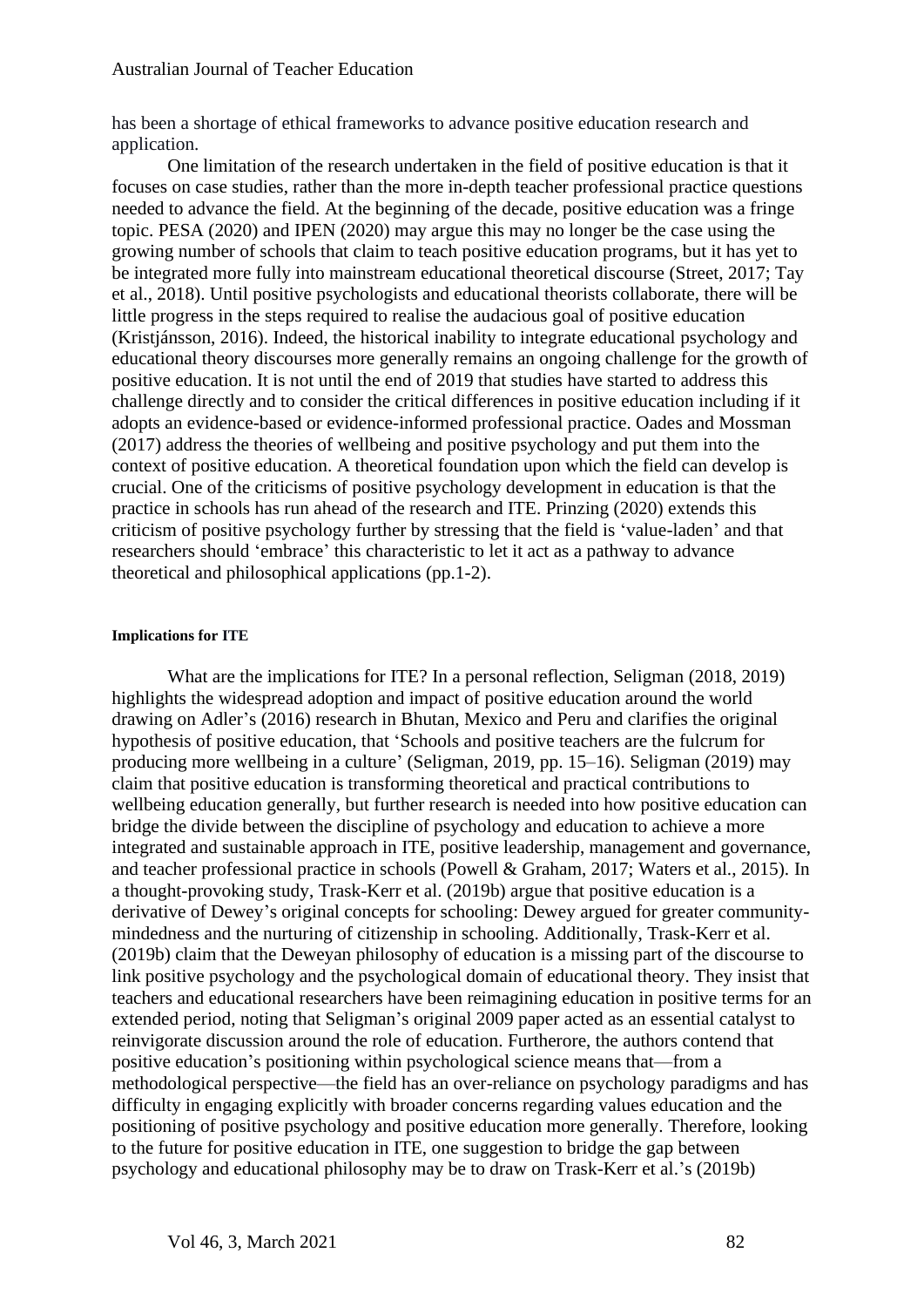concept of Deweyan positive education. Many of the methodological challenges of positive education could be addressed by expanding its name to be more inclusive, adopting the term 'wellbeing education'.

# **Conclusions**

A decade after Seligman et al. (2009) proposes positive education; there is no evidence that the happiness of our children is increasing (Keyton, 2021; The Economist, 2021). There is some evidence that depression may be increasing and strong evidence that self-harming and suicidal behaviours are increasing substantially (Australian Institute of Health and Welfare, 2020; Sachs et al., 2019). It seems that positive education and wellbeing programs are needed now more than ever. I argue several limiting factors for integrating these concepts in ITE and schools found in this review, including challenges with the field's terminology, enough time, cost-effective and evidence-based professional learning for teachers, and systematic change management. Seligman (2019) claims the premise of positive education has evolved but notes that 'Any program that teaches well-being to school children must replace some useful program that already exists. There are only so many hours in the school day and not enough money to support what already exists' (p. 17). There is growing evidence schools have been actively engaging with this development over the decade and may be ahead of ITE; but finding the time in accredited ITE programs continues to be a hurdle. If this is the case, what role does ITE play? An obstacle for the development and adoption of positive education in ITE, at a policy level and more broadly, has been the lack of a unified approach to positive education and examples of how ITE may integrate positive education into accredited programs. A significant area of interest for positive education is the growing evidence of a link between wellbeing, learning, and student voice as argued by Halliday et al. (2019, 2020), which may be one avenue to extend Adler's (2016) research which Seligman (2019) asserts 'showed convincingly is that young people who acquire higher well-being actually do better in their academic courses' (p. 17). More systematic research is needed to advance the next developments in positive education's professional practice beyond interventions. What is sorely lacking is research investigating how ITE may apply positive education in pre-service teacher education and teacher professional practice. One step forward may be a professional practice of a more inclusive approach for ITE called *wellbeing education* rather than positive education, as proposed by White and McCallum (2020) and explicitly linking this to accredited professional standards for teachers. This approach may guide the next decade of ITE researchers to suggest strategies to integrate these developments comprehensively in accredited programs.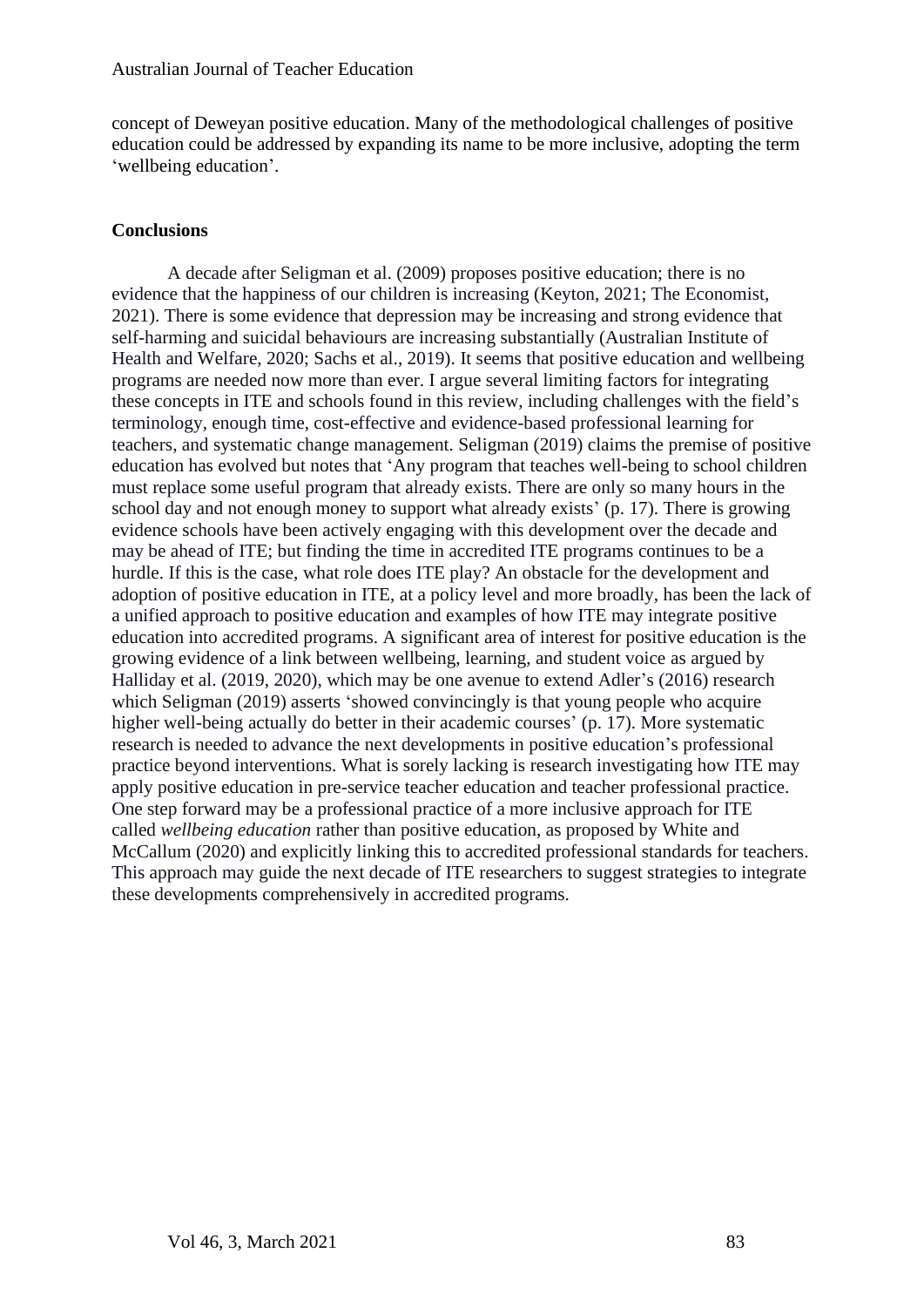# **References**

- Adler, A. (2016). *Teaching life skills increases well-being and academic performance: evidence from Bhutan, Mexico, and Peru*. PhD Thesis, University of Pennsylvania.
- Alford, Z., & White, M. A. (2015). *Positive school psychology*. *Evidence-based approaches in Positive Education: Implementing a strategic framework for well-being in schools*. Springer. [https://doi.org/10.1007/978-94-017-9667-5\\_5](https://doi.org/10.1007/978-94-017-9667-5_5)
- Allen, K-A., Vella-Brodrick, D., & Waters, L. (2017). School belonging and the role of social and emotional competencies in fostering an adolescent's sense of connectedness to their school. In E. Frydenberg, A. J. Martin, & R. J. Collie (Eds.), *Social and emotional learning in Australia and the Asia-Pacific: Perspectives, programs and approaches* (pp. 83–99). Springer. [https://doi.org/10.1007/978-981-10-3394-0\\_5](https://doi.org/10.1007/978-981-10-3394-0_5)
- Allen, K. A., Kern, M. L., Vella-Brodrick, D., & Waters, L. (2018). Understanding the priorities of Australian secondary schools through an analysis of their Mission and Vision Statements. *Educational Administration Quarterly*, *54*(2), 249–274. <https://doi.org/10.1177/0013161X18758655>
- Allison, L., Waters, L., & Kern, M. L. (2020). Flourishing Classrooms: Applying a Systems-Informed Approach to Positive Education. *Contemporary School Psychology*, (2). <https://doi.org/10.1007/s40688-019-00267-8>
- Australian Institute for Teaching and School Leadership. (2011). Australian Professional Standards for Teachers, AITSL, Melbourne.
- Australian Institute of Health and Welfare. (2020, July 23). *Australia's Health Suicide and intentional self-harm*. Australia's Health Snapshots Australian Institute of Health and Welfare. [https://www.aihw.gov.au/reports/australias-health/suicide-and-intentional](https://www.aihw.gov.au/reports/australias-health/suicide-and-intentional-self-harm)[self-harm](https://www.aihw.gov.au/reports/australias-health/suicide-and-intentional-self-harm)
- Bastounis, A., Callaghan, P., Banerjee, A., & Michail, M. (2016). The effectiveness of the Penn Resiliency Programme (PRP) and its adapted versions in reducing depression and anxiety and improving explanatory style: A systematic review and meta-analysis. *Journal of Adolescence*, *52*, 37–48.<https://doi.org/10.1016/j.adolescence.2016.07.004>
- Bates-Krakoff, J., McGrath, R., Graves, K., & Ochs, L. (2017). Beyond a deficit model of strengths training in schools: Teaching targeted strength use to gifted students. *Gifted Education International*, *33*(2), 102–117.<https://doi.org/10.1177/0261429416646210>
- Baumeister R.F. (2013) Writing a Literature Review. In: M. Prinstein (Eds), *The Portable Mentor*. Springer, New York, NY. [https://doi-10.1007/978-1-4614-3994-3\\_8](https://doi-10.1007/978-1-4614-3994-3_8)
- Baumeister, R. F., & Leary, M. R. (1997). Writing narrative literature reviews. *Review of general psychology*, *1*(3), 311-320. <https://doi.org/10.1037/1089-2680.1.3.311>
- Beyond Blue. (2021, 9 February). Be You History.<https://beyou.edu.au/history>
- Brown, C., & Carr, S. (2018). Education policy and mental weakness: A response to a mental health crisis. *Journal of Education Policy*, *0939*, 1–25. <https://doi.org/10.1080/02680939.2018.1445293>
- Brunwasser, S. M., Gillham, J. E., & Kim, E. S. (2009). A meta-analytic review of the Penn Resiliency Program's effect on depressive symptoms. *Journal of consulting and clinical psychology*, *77*(6), 1042. <https://doi.org/10.1037/a0017671>
- Brunzell, T., Stokes, H., & Waters, L. (2016). Trauma-informed flexible learning: Classrooms that strengthen regulatory abilities. *International Journal of Child, Youth and Family Studies*, *7*(2), 218–239.<https://doi.org/10.18357/ijcyfs72201615719>
- Brunzell, T., Stokes, H., & Waters, L. (2019). Shifting teacher practice in trauma-affected classrooms: Practice pedagogy strategies within a trauma-informed positive education model. *School Mental Health*, *11*(3), 600–614 [https://doi.org/10.1007/s12310-018-](https://doi.org/10.1007/s12310-018-09308-8) [09308-8](https://doi.org/10.1007/s12310-018-09308-8)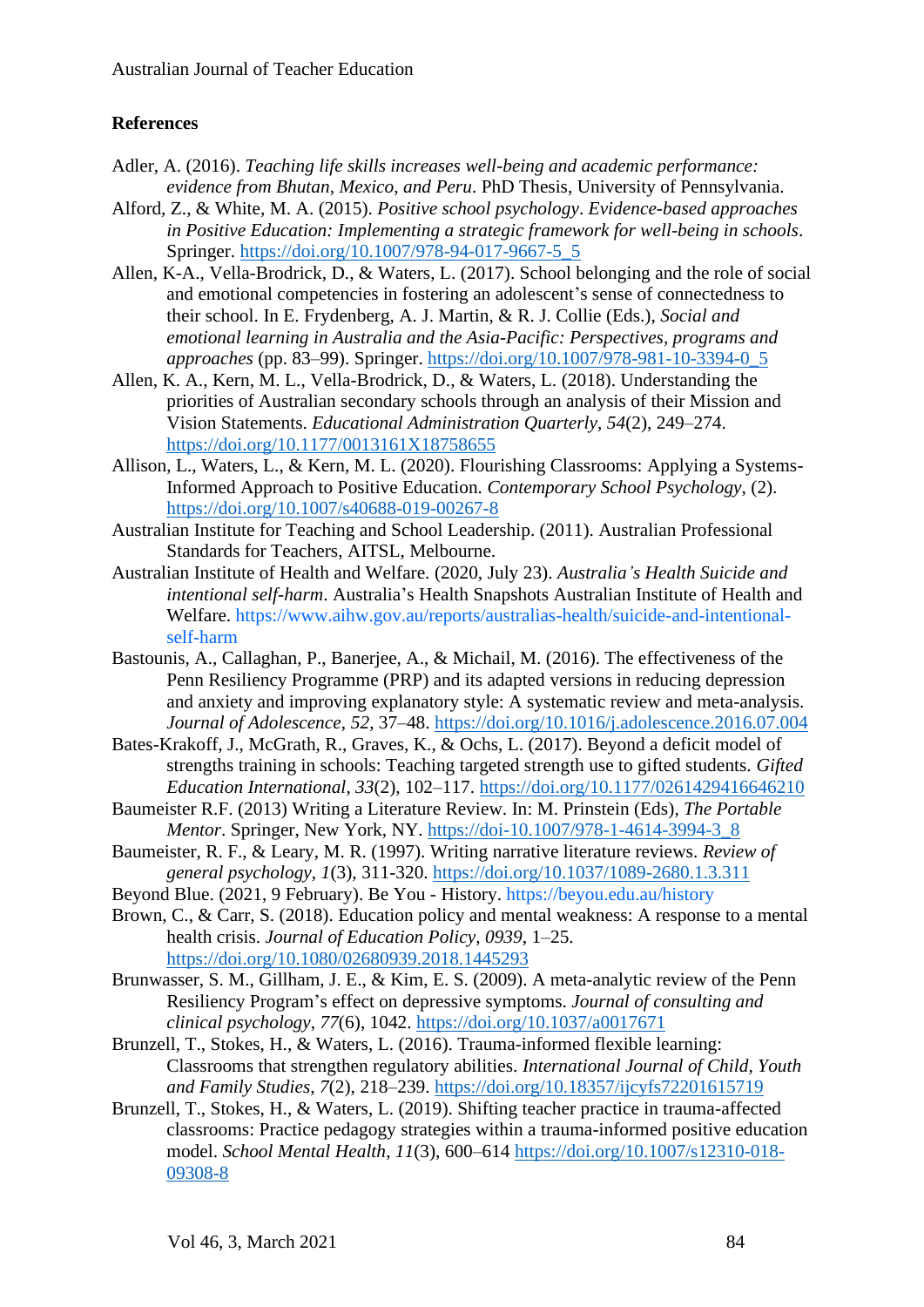- Brunzell, T., Waters, L., & Stokes, H. (2015). Teaching with strengths in trauma-affected students: A new approach to healing and growth in the classroom. *American Journal of Orthopsychiatry*, *85*(1), 3–9.<https://doi.org/10.1037/ort0000048>
- Carroll, J., & Cacciattolo, M. (2013). Positive education and teacher development. *TLN Journal*, *20*(3), 10-12.
- Challen, A. R., Machin, S. J., & Gillham, J. E. (2014). The UK Resilience Programme: A school-based universal nonrandomized pragmatic controlled trial. *Journal of Consulting and Clinical Psychology*, *82*(1), 75–89.<https://doi.org/10.1037/a0034854>
- Ciarrochi, J., Atkins, P. W., Hayes, L. L., Sahdra, B. K., & Parker, P. (2016). Contextual positive psychology: Policy recommendations for implementing positive psychology into schools. *Frontiers in psychology*, *7*, 1561. <https://doi.org/10.3389/fpsyg.2016.01561>
- Dodge, R., Daly, A.P., Huyton, J., & Sanders, L. D. (2012). The challenge of defining wellbeing. *International Journal of Wellbeing*, *2*(3), 222–235. <https://doi.org/10.5502/ijw.v2i3.4> <https://doi.org/10.1080/17439760.2012.691981>
- Dulagil, A., Green, S., & Ahern, M. (2016). Evidence-based coaching to enhance senior students' wellbeing and academic striving. *International Journal of Wellbeing*, *6*(3), 131–149.<https://doi.org/10.5502/ijw.v6i3.426>
- Fernández-Ríos, L., & Novo, M. (2012). Positive Psychology: Zeitgeist (or spirit of the times) or ignorance (or disinformation) of history?. *International Journal of Clinical and Health Psychology*, *12*(2), 333–344. Retrieved from http://search.proquest.com/docview/1010347065/
- Gillham, J., Adams-Deutsch, Z., Werner, J., Reivich, K., Coulter-Heindl, V., Linkins, M., Winder, B., Peterson, C., Park, N., Abenavoli, R., Contero, A., & Seligman, M. E. (2011). Character strengths predict subjective well-being during adolescence. *The Journal of Positive Psychology*, *6*(1), 31-44. <https://doi.org/10.1080/17439760.2010.536773>
- Gomez-Baya, D., & Gillham, J. E. (2019). Positive Education. In *The Routledge Handbook of Positive Communication* (pp. 327–337). Routledge. <https://doi.org/10.4324/9781315207759-34>
- Green, S., Oades, L., & Robinson, P. (2011). Positive education: Creating flourishing students, staff and schools | APS. *InPsych 33*(2). Retrieved November 21, 2018, from <https://www.psychology.org.au/publications/inpsych/2011/april/green/>
- Halliday, A. J., Kern, M. L., Garrett, D. K., & Turnbull, D. A. (2019). The student voice in well-being: a case study of participatory action research in positive education. *Educational Action Research*, *27*(2), 173-196. <https://doi.org/10.1080/09650792.2018.1436079>
- Halliday, A. J., Kern, M. L., Garrett, D. K., & Turnbull, D. A. (2020). Understanding factors affecting positive education in practice: An Australian case study. *Contemporary School Psychology*, *24*(2), 128-145. <https://doi.org/10.1007/s40688-019-00229-0>
- Harris, A. (2020). COVID-19–school leadership in crisis? *Journal of Professional Capital and Community*. Volume 5 Issue 3-4. 321-326. [https://doi.org/10.1108/JPCC-06-](https://doi.org/10.1108/JPCC-06-2020-0045) [2020-0045](https://doi.org/10.1108/JPCC-06-2020-0045)
- Hoare, E., Bott, D., & Robinson, J. (2017). Learn it, live it, teach it, embed it: Implementing a whole school approach to foster positive mental health and wellbeing through Positive Education. *International Journal of Wellbeing*, *7*(3), 56–71. <https://doi.org/10.5502/ijw.v7i3.645>
- Huebner, E. S., & Hills, K. J. (2011). Does the positive psychology movement have legs for children in schools? *Journal of Positive Psychology*, *6*(1), 88–94. <https://doi.org/10.1080/17439760.2010.536778>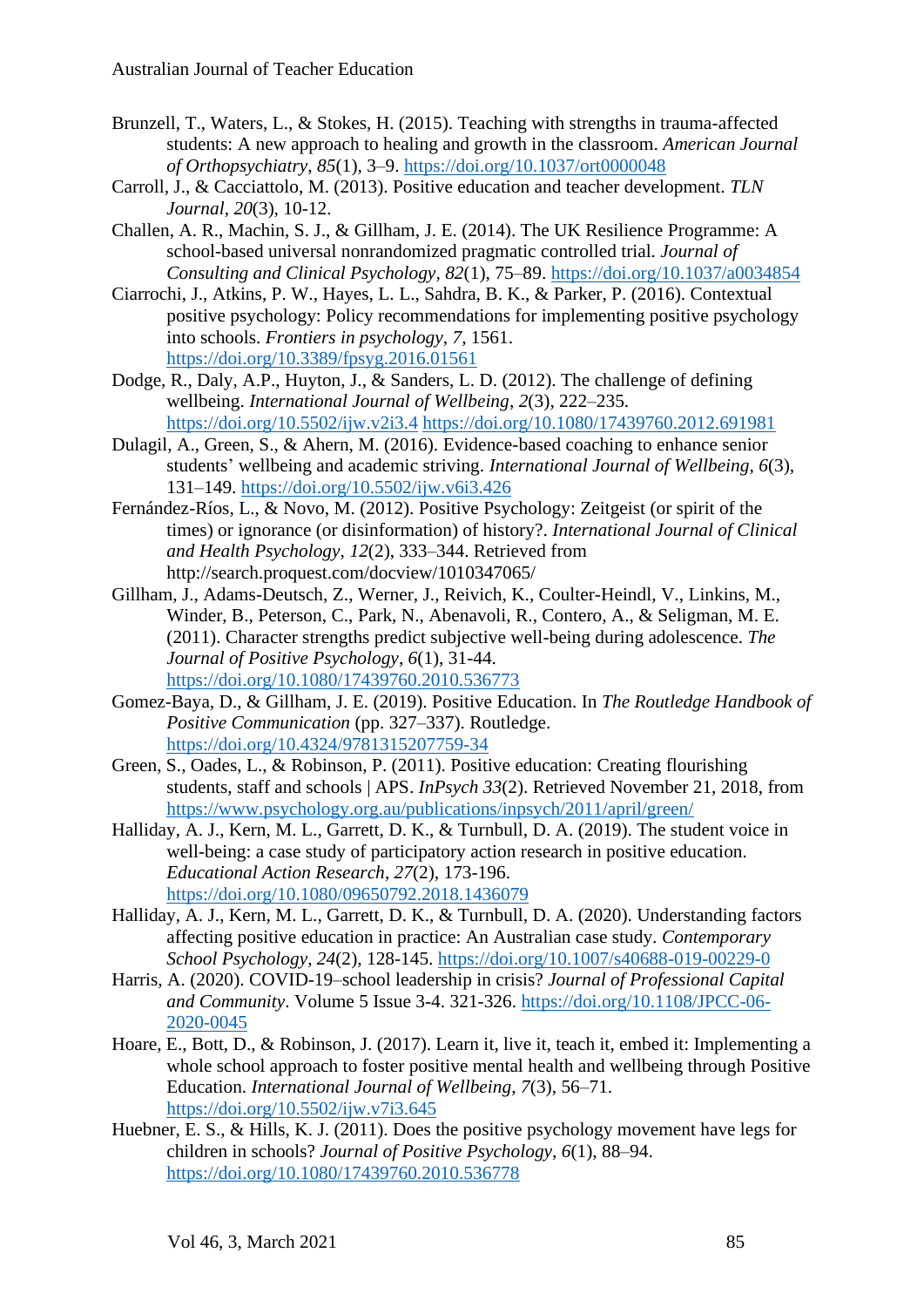- Huppert, F. A. (2017). Challenges in defining and measuring well-being and their implications for policy. In M. White, G. Slemp, & A. S. Murray. (Eds.), *Future directions in well-being: Education, organizations and policy* (1st ed., pp. 163–167). Springer.<https://doi.org/10.1007/978-3-319-56889-8>
- International Positive Education Network. (2020, 9 February). [https://www.ipen](https://www.ipen-network.com/)[network.com/](https://www.ipen-network.com/)
- Kern, M. L., Waters, L. E., Adler, A., & White, M. A. (2015). A multidimensional approach to measuring well-being in students: Application of the PERMA framework. *Journal of Positive Psychology*, *10*(3), 262–271. <https://doi.org/10.1080/17439760.2014.936962>
- Kern, M. L., Waters, L., Adler, A., & White, M. (2014). Assessing employee wellbeing in schools using a multifaceted approach: Associations with physical health, life satisfaction, and professional thriving. *Psychology*, *5*(6), 500–513. <https://doi.org/10.4236/psych.2014.56060>
- Keyton, D. (2021, March 21). Happiness Report: World shows resilience in face of COVID19. *AP News*. [https://apnews.com/article/2021-world-happiness-report-covid](https://apnews.com/article/2021-world-happiness-report-covid-resilience-79b5b8d1a2367e69df05ae68b58aa435)[resilience-79b5b8d1a2367e69df05ae68b58aa435](https://apnews.com/article/2021-world-happiness-report-covid-resilience-79b5b8d1a2367e69df05ae68b58aa435)
- King, R., Caleon, I., Tan, J., & Ye, S. (2016). Positive Education in Asia. *The Asia-Pacific Education Researcher*, *25*(3), 361–365.<https://doi.org/10.1007/s40299-016-0292-3>
- Kristjánsson, K. (2012, April). Positive Psychology and Positive Education: Old wine in new bottles? *Educational Psychologist*. *47*(2), 86105. <https://doi.org/10.1080/00461520.2011.610678>
- Kristjánsson, K. (2016). Flourishing as the aim of education: Towards an extended, "enchanted" Aristotelian account. *Oxford Review of Education*, *42*(6), 707–720. <https://doi.org/10.1080/03054985.2016.1226791>
- Kristjánsson, K. (2017a). Recent work on flourishing as the aim of education: A critical review. *British Journal of Educational Studies*, *65*(1), 87–107. <https://doi.org/10.1080/00071005.2016.1182115>
- Kristiánsson, K. (2017b). Teachers as facilitators of student flourishing in Positive Education: What are the political implications? In A. White, M., Slemp, G., & Murray, A. S. (Eds.), *Future directions in well-being: Education, organizations and policy* (pp. 187– 190). Springer Dordrecht H.<https://doi.org/10.1007/978-3-319-56889-8>
- Lavy, S. (2020). A review of character strengths interventions in twenty-first-century schools: Their importance and how they can be fostered. *Applied Research in Quality of Life*, *15*(2), 573-596. <https://doi.org/10.1007/s11482-018-9700-6>
- Lazarus, R. S. (2003). Does the positive psychology movement have legs? *Psychological inquiry*, *14*(2), 93-109. [https://doi.org/10.1207/S15327965PLI1402\\_02](https://doi.org/10.1207/S15327965PLI1402_02)
- Linkins, M., Niemiec, R. M., Gillham, J., & Mayerson, D. (2015). Through the lens of strength: A framework for educating the heart. *Journal of Positive Psychology*, *10*(1), 64–68.<https://doi.org/10.1080/17439760.2014.888581>
- Lomas, T., Roache, A., Rashid, T., & Jarden, A. (2019). Developing ethical guidelines for positive psychology practice: An on-going, iterative, collaborative endeavour. *Journal of Positive Psychology*, *0015*(008), 1–6. <https://doi.org/10.1080/17439760.2019.1651892>
- McLellan, R., & Steward, S. (2015). Measuring children and young people's wellbeing in the school context. *Cambridge Journal of Education*, *45*(3), 307–332. <https://doi.org/10.1080/0305764X.2014.889659>
- Morrish, L., Rickard, N., Chin, T. C., & Vella-Brodrick, D. A. (2018). Emotion regulation in adolescent well-being and positive education. *Journal of Happiness Studies*, *19*(5), 1543-1564. <https://doi.org/10.1007/s10902-017-9881-y>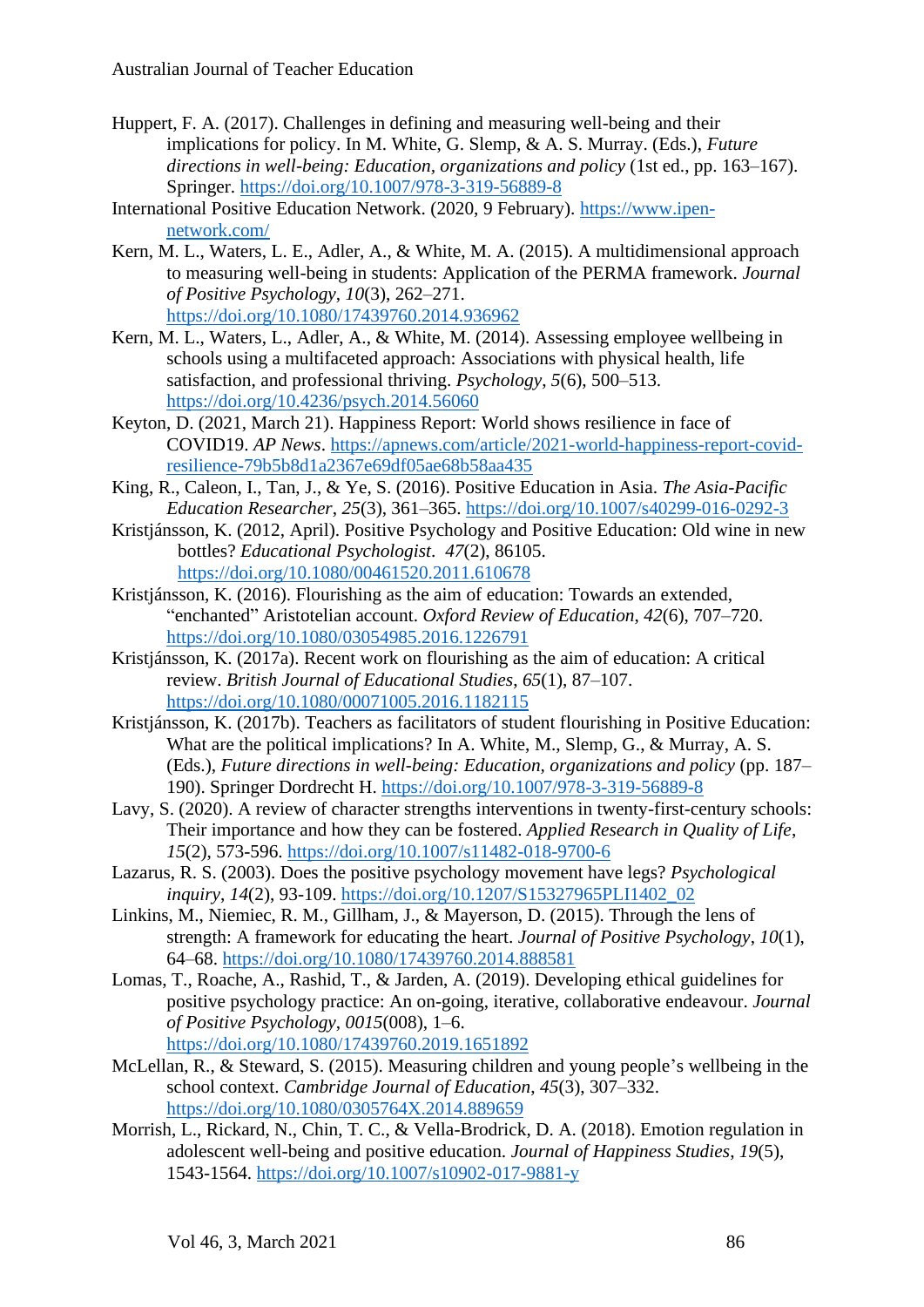- Noble, T., & McGrath, H. (2016). The Prosper Framework for Student Wellbeing. In H. Noble, T., & McGrath (Eds.), *The PROSPER School Pathways for Student Wellbeing: Policy and Practices* (pp. 25–95). Springer. [https://doi.org/10.1007/978-3-319-21795-](https://doi.org/10.1007/978-3-319-21795-6_2) [6\\_2](https://doi.org/10.1007/978-3-319-21795-6_2)
- Norrish, J. (2015). *Positive education: the Geelong Grammar School journey.* Oxford University Press. <https://doi.org/10.1093/acprof:oso/9780198702580.001.0001>
- Norrish, J., M., Williams, P., O'Connor, M., & Robinson, J. (2013). An applied framework for Positive Education. *International Journal of Wellbeing*, *3*(2), 147–161. https://doi.org/10.5502/ijw.v3i2.2
- O'Connor, M., & Cameron, G. (2017). The Geelong Grammar positive psychology experience. In *Social and emotional learning in Australia and the Asia-Pacific: Perspectives, programs and approaches* (pp. 353–370). Springer Singapore. [https://doi.org/10.1007/978-981-10-3394-0\\_19](https://doi.org/10.1007/978-981-10-3394-0_19) [https://doi.org/10.1007/978-981-10-](https://doi.org/10.1007/978-981-10-3394-0_19) [3394-0\\_19](https://doi.org/10.1007/978-981-10-3394-0_19)
- Oades, L. G., & Mossman, L. (2017). Where are we now? The Science of wellbeing and Positive Psychology. In *Wellbeing, Recovery and Mental Health* (pp. 7–23). Cambridge University Press. <https://doi.org/10.1017/9781316339275.003>
- Oppenheimer, M. F., Fialkov, C., Ecker, B., & Portnoy, S. (2014). Teaching to strengths: Character education for urban middle school students. *Journal of Character Education*, *10*(2), 91–105.
- Park, D., Tsukayama, E., Goodwin, G. P., Patrick, S., & Duckworth, A. L. (2017). A tripartite taxonomy of character: Evidence for intrapersonal, interpersonal, and intellectual competencies in children. *Contemporary Educational Psychology*, *48*, 16–27. <https://doi.org/10.1016/j.cedpsych.2016.08.001>
- Park, N., Peterson, C., & Seligman, M. E. (2004). Strengths of character and well-being: A closer look at hope and modesty. <https://doi.org/10.1521/jscp.23.5.628.50749>
- Pawelski, J. O. (2016). Defining the "positive" in positive psychology: Part II. A normative analysis. *Journal of Positive Psychology*, *11*(4), 357–365. DOI: [10.1080/17439760.2015.1137628](https://doi.org/10.1080/17439760.2015.1137628)
- Peterson, C., & Seligman, M. E. (2004). *Character strengths and virtues: A handbook and classification* (Vol. 1). Oxford University Press.
- Positive Education Schools Association. (2020, 9 February). https://www.pesa.edu.au/
- Powell, M. A., & Graham, A. (2017). Wellbeing in schools: Examining the policy–practice nexus. *Australian Educational Researcher*, *44*(2), 213–231. <https://doi.org/10.1007/s13384-016-0222-7>
- Prinzing, M. M. (2020). Positive psychology is value-laden—It's time to embrace it. *Journal of Positive Psychology*.<https://doi.org/10.1080/17439760.2020.1716049>
- Productivity Commission. (2020). Mental Health, Report no. 95, Canberra
- Quinlan, D. M., Swain, N., & Vella-Brodrick, D. A. (2012). Character strengths interventions: Building on what we know for improved outcomes. *Journal of Happiness Studies*, *13*(6), 1145–1163.<https://doi.org/10.1007/s10902-011-9311-5>
- Quinlan, D. M., Swain, N., & Vella-Brodrick, D. A. (2012). Character strengths interventions: Building on what we know for improved outcomes. *Journal of Happiness Studies*, *13*(6), 1145–1163. https://doi.org/10.1007/s10902-011-9311-5
- Quinlan, D. M., Vella-Brodrick, D. A., Gray, A., & Swain, N. (2019). Teachers matter: Student outcomes following a strengths intervention are mediated by teacher strengths spotting. *Journal of Happiness Studies*, *20*(8), 2507-2523. <https://doi.org/10.1007/s10902-018-0051-7>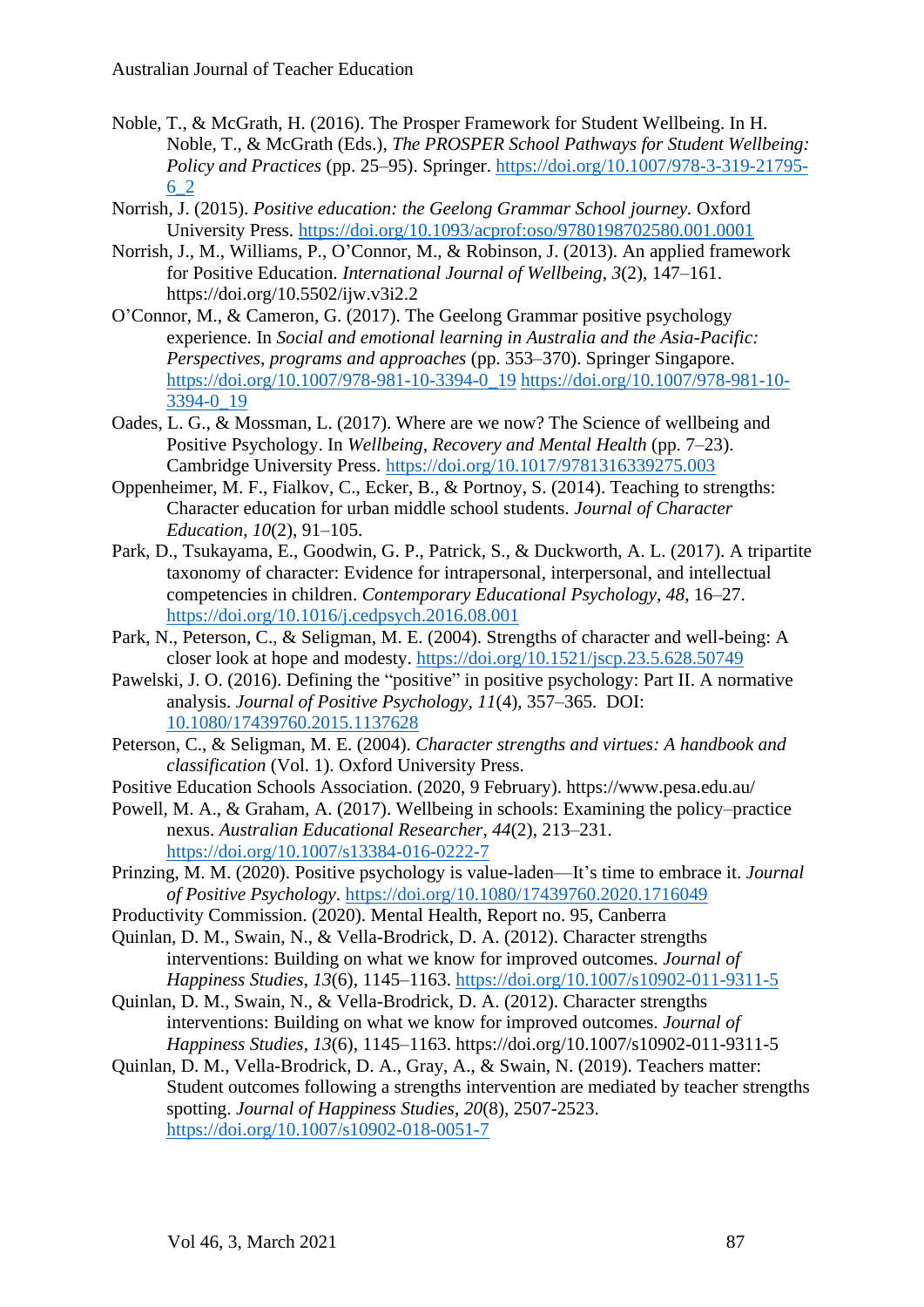- Rusk, R. D., & Waters, L. E. (2013). Tracing the size, reach, impact, and breadth of positive psychology. *The Journal of Positive Psychology*, *8*(3), 207–221. <https://doi.org/10.1080/17439760.2013.777766>
- Sachs, J., Adler, A., Bin Bishr, A., de Neve, J-E., Durand, M., Diener, E., Helliwell, J., Layard, R., & Seligman, M. (2019). *Global Happiness and Wellbeing Policy Report 2019*. Retrieved from http://www.happinesscouncil.org/
- Seligman, M. (2011). *Flourish: A new understanding of happiness and wellbeing – And how to achieve them.* Nicholas Brealey Publishing.
- Seligman, M. (2018). PERMA and the building blocks of well-being. *Journal of Positive Psychology*, *13*(4), 333–335. https://doi.org/10.1080/17439760.2018.1437466
- Seligman, M. E. P. (2019). Positive Psychology: A personal history. *Annual Review of Clinical Psychology*, *15*(1), 1–23. [https://doi.org/10.1146/annurev-clinpsy-050718-](https://doi.org/10.1146/annurev-clinpsy-050718-095653) [095653](https://doi.org/10.1146/annurev-clinpsy-050718-095653)
- Seligman, M. E. P., Ernst, R. M., Gillham, J., Reivich, K., & Linkins, M. (2009). Positive Education: Positive psychology and classroom interventions. *Oxford Review of Education*, *35*(3), 293–311.<https://doi.org/10.1080/03054980902934563>
- Seligman, M. E., & Csikszentmihalyi, M. (2014). Positive psychology: An introduction. In *Flow and the foundations of positive psychology* (pp. 279-298). Springer, Dordrecht. [https://doi.org/10.1007/978-94-017-9088-8\\_18](https://doi.org/10.1007/978-94-017-9088-8_18)
- Shoshani, A., & Aviv, I. (2012). The pillars of strength for first-grade adjustment Parental and children's character strengths and the transition to elementary school. *The Journal of Positive Psychology*, *7*(4), 315–326. <https://doi.org/10.1080/17439760.2012.691981>
- Slemp, G., Tan-Chyuan Chin, M. L. K., Siokou, S., Loton, D., Oades, L., Vella-Brodrick, D., & Waters, L. (2017). Positive Education in Australia: Practice, measurement, and future directions. In Frydenberg, E., Martin, A. J., & Collie, R. J. (Eds.), *Social and emotional learning in Australia and the Asia-Pacific: Perspectives, programs and approaches* (pp. 101–122). Springer Dordrecht H. [https://doi.org/10.1007/978-981-](https://doi.org/10.1007/978-981-10-3394-0) [10-3394-0](https://doi.org/10.1007/978-981-10-3394-0)
- Stevanovic, N., Hoare, E., Mckenzie, V., & O'Connor, M. (2017). Sustaining the use of Positive Education coping skills to meet the challenges of the emerging adulthood period. *International Journal of Wellbeing*, *7*(3). <https://doi.org/10.5502/ijw.v7i3.640>
- Street, H. (2017). Measures of success: Exploring the importance of context in the delivery of well-being and social and emotional learning programmes in Australian primary and secondary schools. In E. Frydenberg, A. J. Martin, & R. J. Collie (Eds.), *Social and emotional learning in Australia and the Asia-Pacific: Perspectives, programs and approaches* (pp. 39–54). Springer. [https://doi.org/10.1007/978-981-10-3394-0\\_3](https://doi.org/10.1007/978-981-10-3394-0_3)
- Tay, L., Pawelski, J. O., & Keith, M. G. (2018). The role of the arts and humanities in human flourishing: A conceptual model. *Journal of Positive Psychology*, *13*(3), 215–225. <https://doi.org/10.1080/17439760.2017.1279207>
- The Economist. (2021, March 21). *It might seem crazy The pandemic has changed the shape of global happiness*. [https://www.economist.com/international/2021/03/20/the](https://www.economist.com/international/2021/03/20/the-pandemic-has-changed-the-shape-of-global-happiness)[pandemic-has-changed-the-shape-of-global-happiness](https://www.economist.com/international/2021/03/20/the-pandemic-has-changed-the-shape-of-global-happiness)
- Trask-Kerr, K., Chin, T. C., & Vella-Brodrick, D. (2019 a). Positive education and the new prosperity: Exploring young people's conceptions of prosperity and success. *Australian Journal of Education*, *63*(2), 190–208. <https://doi.org/10.1177/0004944119860600>
- Trask-Kerr, K., Quay, J., & Slemp, G. R. (2019 b). A Deweyan Positive Education: Psychology with philosophy. *Oxford Review of Education*, *45*(6), 786–801. <https://doi.org/10.1080/03054985.2019.1625761>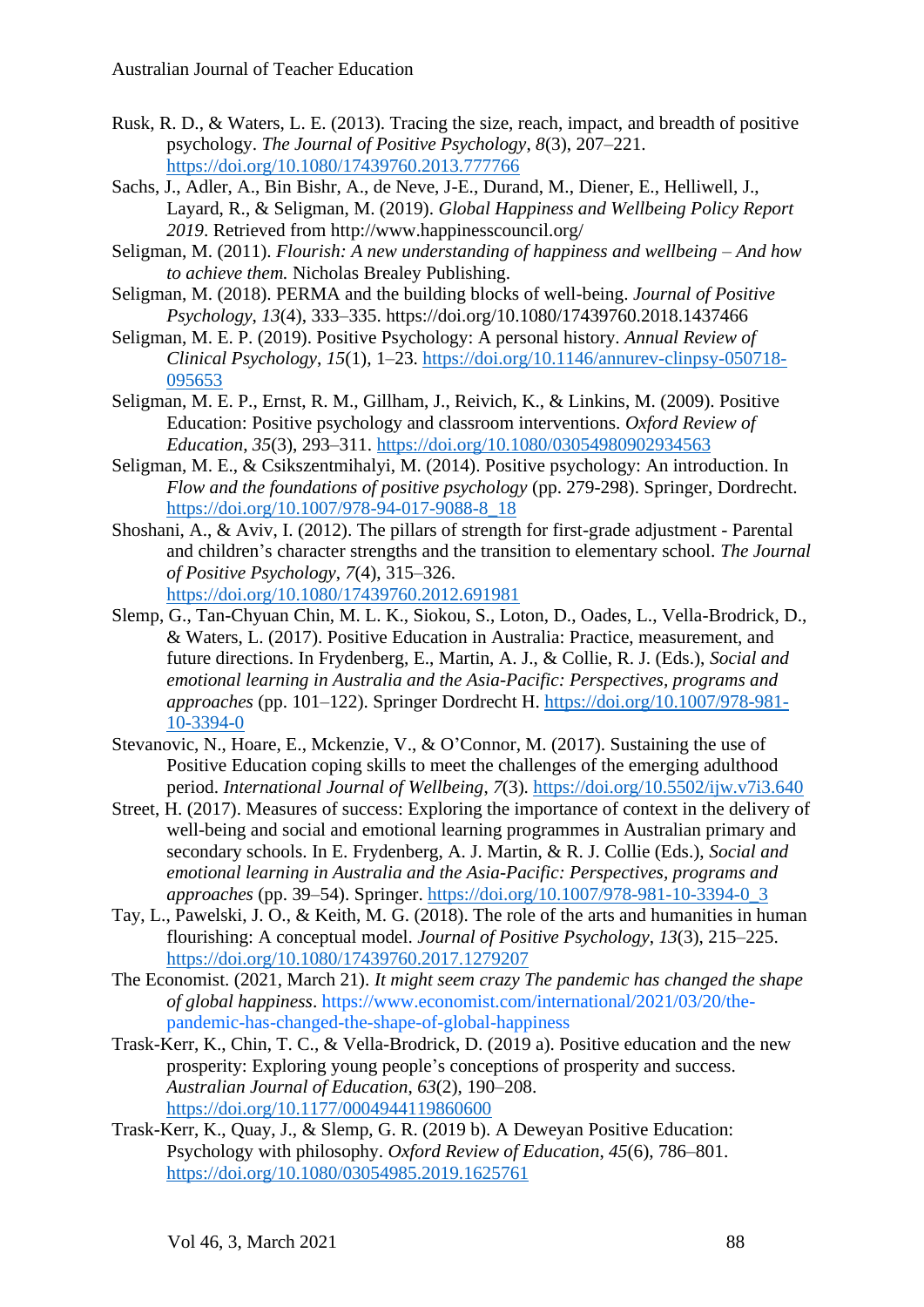- Waters, L. (2011). A review of school-based positive psychology interventions. *Australian Educational and Developmental Psychologist*, *28*(2), 75–90. <https://doi.org/10.1375/aedp.28.2.75>
- Waters, L. (2019). Searching for wellbeing in schools: A new framework to guide the science of Positive Education. *Journal of Educational & Psychological Research*, *1*(2), 1–8. <https://doi.org/10.33140/JEPR.01.02.02>
- Waters, L. E., White, M. A., Wang, L., & Murray, A. (2015). Leading whole-school change. In *Evidence-based approaches in Positive Education: Implementing a strategic framework for well-being in schools* (pp. 43–63). [https://doi.org/10.1007/978-94-017-](https://doi.org/10.1007/978-94-017-9667-5_3) [9667-5\\_3](https://doi.org/10.1007/978-94-017-9667-5_3)
- Waters, L., & Loton, D. (2019). SEARCH: A meta-framework and review of the field of Positive Education. *International Journal of Applied Positive Psychology*, *4*(1–2), 1– 46.<https://doi.org/10.1007/s41042-019-00017-4>
- Waters, L., & Stokes, H. (2013). A system wide approach to positive education. *TLN Journal*, *20*(3), 8-9.
- Waters, L., & Stokes, H. (2015). Positive Education for school leaders: Exploring the effects of emotion-gratitude and action-gratitude. *Australian Educational and Developmental Psychologist*, *32*, 1–22.<https://doi.org/10.1017/edp.2015.1>
- Waters, L., & White, M. (2015). Case study of a school wellbeing initiative: Using appreciative inquiry to support positive change. *International Journal of Wellbeing*, *5*(1), 19–32.<https://doi.org/10.5502/ijw.v5i1.2>
- Waters, L., Sun, J., Rusk, R., Cotton, A., & Arch, A. (2017). Positive Education: Visible wellbeing and positive functioning in students. In M. Slade, L. Oades, & A. Jarden (Eds.), *Wellbeing, Recovery and Mental Health* (pp. 245–264). Cambridge University Press.<https://doi.org/10.1017/9781316339275.021>
- Waters, L., White, M. A., & Murray, S. (2012). Toward the creation of a positive institution St Peter's College, Adelaide, Australia. *AI Practitioner*, *14*(1), 60–66.
- White, M. (2009). Why teach positive education in schools. *Curriculum Leadership: An electronic journal for leaders in education*. *7*(7). Vol 7. Issue 7. [http://www.curriculum.edu.au/leader/why\\_teach\\_positive\\_education\\_in\\_schools,2706](http://www.curriculum.edu.au/leader/why_teach_positive_education_in_schools,27066.html?issueID=11751) [6.html?issueID=11751](http://www.curriculum.edu.au/leader/why_teach_positive_education_in_schools,27066.html?issueID=11751)
- White, M. & McCallum, F. (2020). Responding to Teacher Quality through an Evidenceinformed Wellbeing Framework for Initial Teacher Education. In Jillian Fox, Colette Alexander & and Tania Aspland (Eds.), *Teacher Education: Global Issues, Local Responses.* ATEA. (pp. 115–-137). Dordrecht: Springer Netherlands. [https://doi.org/10.1007/978-981-15-4124-7\\_7](https://doi.org/10.1007/978-981-15-4124-7_7)
- White, M. A. (2016). Why won't it stick? Positive Psychology and Positive Education. *Psychology of Well-Being*, *6*(1), 1-16.<https://doi.org/10.1186/s13612-016-0039-1>
- White, M. A., & Buchanan, A. (2017). Why we need Positive Education 2.0. In M. White, G. Slemp, & A. S. Murray (Eds.), *Future directions in Well-being: Education, organizations and policy*. (pp.219-223). Springer. [https://doi.org/10.1007/978-3-319-](https://doi.org/10.1007/978-3-319-56889-8_38) [56889-8\\_38](https://doi.org/10.1007/978-3-319-56889-8_38)
- White, M. A., & Kern, M. L. (2018). Positive education: Learning and teaching for wellbeing and academic mastery. *International Journal of Wellbeing*, *8*(1), 1–17. <https://doi.org/10.5502/ijw.v8i1.588>
- White, M. A., & Murray, A. S. (2015). *Evidence-based approaches in positive education: Implementing a strategic framework for well-being in schools*. Springer. <https://doi.org/10.1007/978-94-017-9667-5>